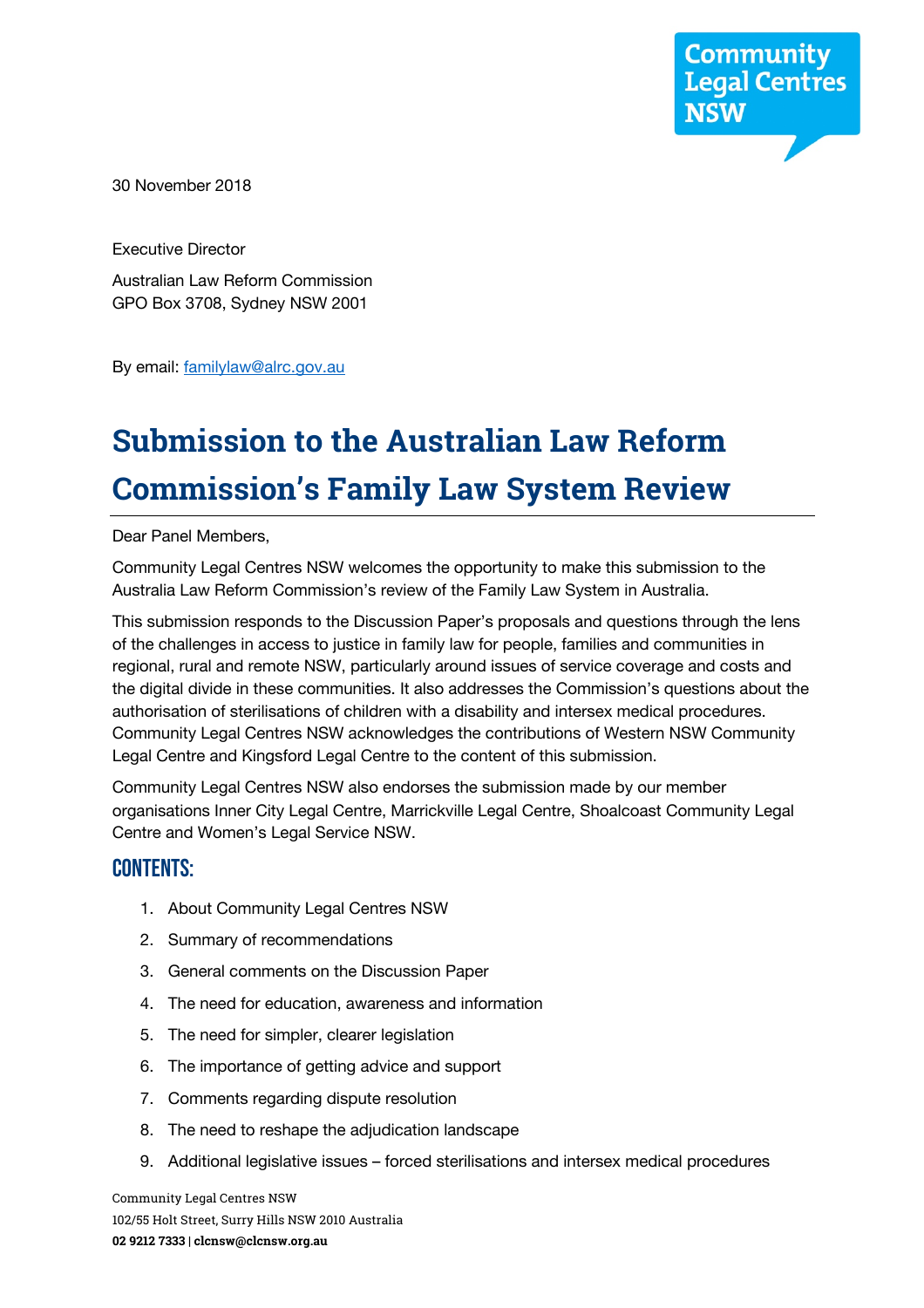

# 1. About Community Legal Centres NSW:

Community Legal Centres NSW is the peak representative body for almost 40 community legal centres in NSW. Community legal centres are independent, non-government organisations that provide free legal services to people and communities facing economic hardship, at times when that help is needed most.

Community Legal Centres NSW represents the views of community legal centres to government and the broader community, advocates on key law reform and policy issues, and supports community legal centres to improve the efficiency and quality of services they deliver to the community, with the aim of increasing access to justice for people in NSW.

Most community legal centres in NSW help people and families to navigate the family law system. Community Legal Centres NSW is advised on matters relating to family law by our Care & Protection Network and our Regional Rural and Remote (RRR) Issues Committee. This submission is informed by our member organisations' deep understanding of the significant access and safety issues that people facing economic hardship experience in this system in NSW.

# 2. Summary of recommendations:

- 1. Reforms should specifically guarantee access to justice for people experiencing financial, geographic, cultural and other forms of disadvantage or exclusion.
- 2. Reforms designed to improve access to family law services must be fully accessible to and tailored to the needs of rural, regional and remote communities. This includes specialist court lists, Family Hubs and expanded FASS services.
- 3. Greater funding should be allocated to judges, court services and community-based legal assistance services in rural, regional and remote areas to ensure that people have access to timely, affordable services.
- 4. There should be more sitting dates for the Federal Circuit Court in rural, regional and remote area to prevent unjust delays.
- 5. Subsidies should be provided to clients with limited resources to travel to attend court or face-to-face family dispute resolution.
- 6. Filing fees should be further reduced or fully waived for self-represented litigants who are in financial hardship and receiving assistance from a community legal centre, particularly for divorce applications.
- 7. Court registries should continue to accept hard-copy application forms and cash payments for filing fees, particularly in rural, regional and remote areas.
- 8. Reforms must be fully costed and must address funding issues affecting the family law system, including chronic underfunding of the Family Court, Legal Aid and communitybased legal assistance services.
- 9. The Commission's final report should consider the impact and efficacy of proposed structural reforms to the Federal Circuit and Family Court of Australia, currently before the Commonwealth parliament.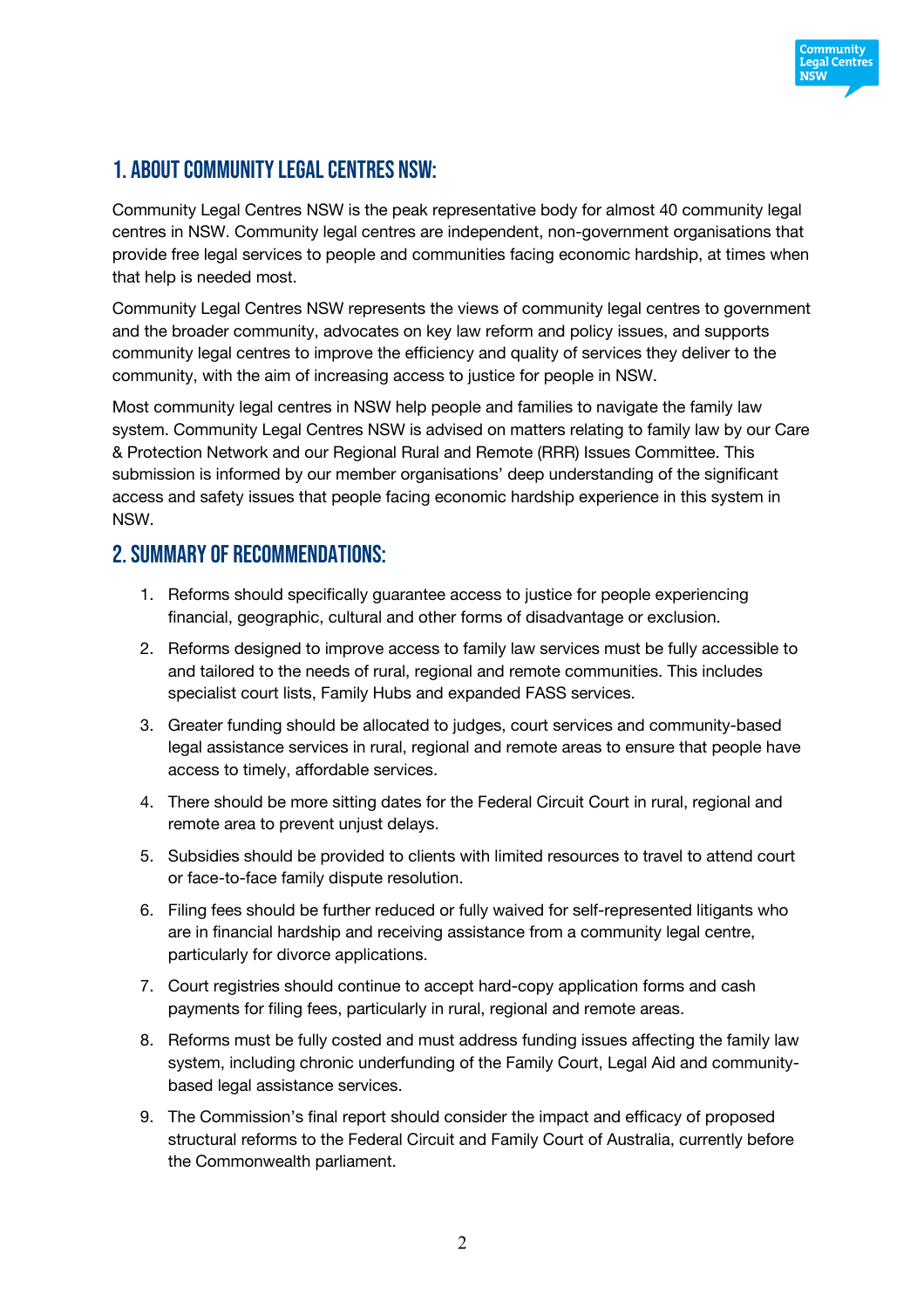

- 10. Reforms should prioritise sophisticated community legal education strategies over the development of additional, static information resources.
- 11. Family Law information packages must be developed in consultation with people in regional, rural and remote communities, particularly remote Aboriginal and Torres Strait Islander communities and the Aboriginal-controlled organisations that support them.
- 12. Family law information packages must be available in hard copy. Hard copy packages should be distributed to all community-based legal assistance services and legal aid organisations to deliver to clients, including on outreach.
- 13. Family law systems should accommodate the limits of communications technology, particularly in rural, regional and remote areas.
- 14. Computers should be made available for those with a family law matter to use in the registry, and an administrator should be employed to assist people to use these computers.
- 15. Hard copy forms must be maintained for all family law applications, including for divorce. All courts must guarantee that they will continue to accept hard copy applications.
- 16. Family Hubs should not be established or funded at the expense of existing family law and family support services.
- 17. Family Hubs should co-locate existing, specialist legal and non-legal services and services should be delivered by specialist family law practitioners.
- 18. Family Hubs should be accessible by people in rural, regional and remote communities, including through direct and outreach service delivery.
- 19. Family Hubs should be available to outlying local courts as well as existing Federal Circuit Court registries.
- 20. Family dispute resolution services should be made available in a greater number of rural towns.
- 21. The timeframes for property and financial settlements for separating or divorcing spouses should be extended.
- 22. Specialist Indigenous, family violence and small property claims lists should operate in or be expanded to regional, rural and remote areas.
- 23. The federal government should prohibit medically unnecessary procedures on intersex children until they are old enough or mature enough to make an informed decision for themselves.
- 24. The federal government should prohibit the sterilisation of children, except where there is a serious threat to life or health, and the sterilisation of adults with a disability in the absence of their fully informed and free consent.
- 25. National guidelines should be enacted, in consultation with medical experts, people with disability, intersex people, and their peak bodies, to ensure a human rights-based approach is taken in decision-making for any medical treatment relating to sterilisation of children with disability or relating to intersex medical procedures.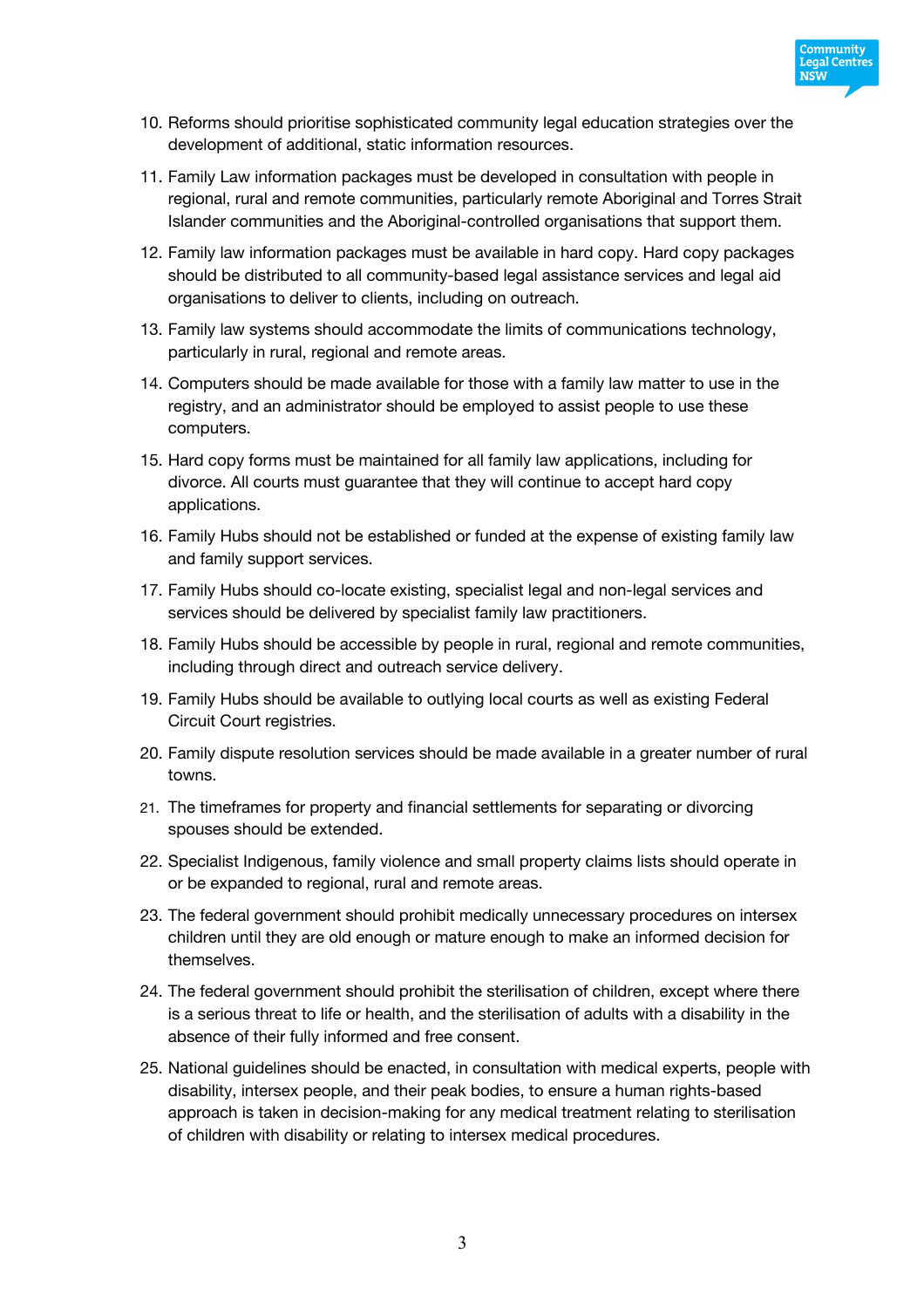

26. Medically necessary sterilisations and intersex procedures should be authorised by the Family Court.

# 3. GENERAL COMMENTS on the discussion paper:

### **Community Legal Centres NSW generally welcomes the proposed reforms**

Community Legal Centres NSW welcomes the overall direction of the proposals in the Discussion Paper, particularly the focus on:

- safety for women and children experiencing domestic violence;
- the need to improve access for a range of other vulnerable groups, including Aboriginal and Torres Strait Islander people, people from culturally and linguistically diverse (CALD) communities, LGBTIQ+ people, and people with disabilities;
- the need to involve marginalised groups in the design of reforms that affect their participation and wellbeing.

Community Legal Centres NSW believes that the needs and interests of people experiencing financial and other forms of disadvantage must be placed at the centre of any reform of the Australian family law system. As such, we generally support proposals to:

- simplify and clarify legislation, with the aim of improving accessibility for disadvantaged groups;
- simplify procedures and triage processes, noting that simplified processes must be tailored to rural regional and remote areas, rather than attempts to adapt an inherently urban system to regional needs;
- implement Family Hubs, which may offer a significant step in reprioritising the family law system towards people experiencing disadvantage, provided that Family Hubs are well funded, well adapted for remote areas, and co-designed with their representative client groups and their support organisations.

To ensure these systems function properly, we also welcome the proposals for system oversight and evaluation, and support the development of public education programs and workforce capability plans.

At the same time, Community Legal Centres NSW believes that the Discussion Paper continues to overlook some significant and well-recognised systemic barriers to justice for people experiencing disadvantage, particularly in rural, regional and remote areas.

Similarly, we would like to see further detailed articulation of the proposed reforms, particularly how they will be funded and where and by whom they will be implemented.

The remainder of this section addresses overlooked access to justice issues for people in rural, regional and remote areas. The submission then comments on selected proposals and questions posed by the Discussion Paper.

#### **Reforms must prioritise access to justice for disadvantaged people**

 $\overline{a}$ 

In its 2014 inquiry into access to justice in Australia, the Productivity Commission reported widespread concerns that Australia's civil justice system is too slow, too expensive, too adversarial and is inaccessible to many Australians.1 The report acknowledged that people

<sup>1</sup> Productivity Commission, *Access to Justice Arrangements: Overview* (Report No 72, 5 September 2014).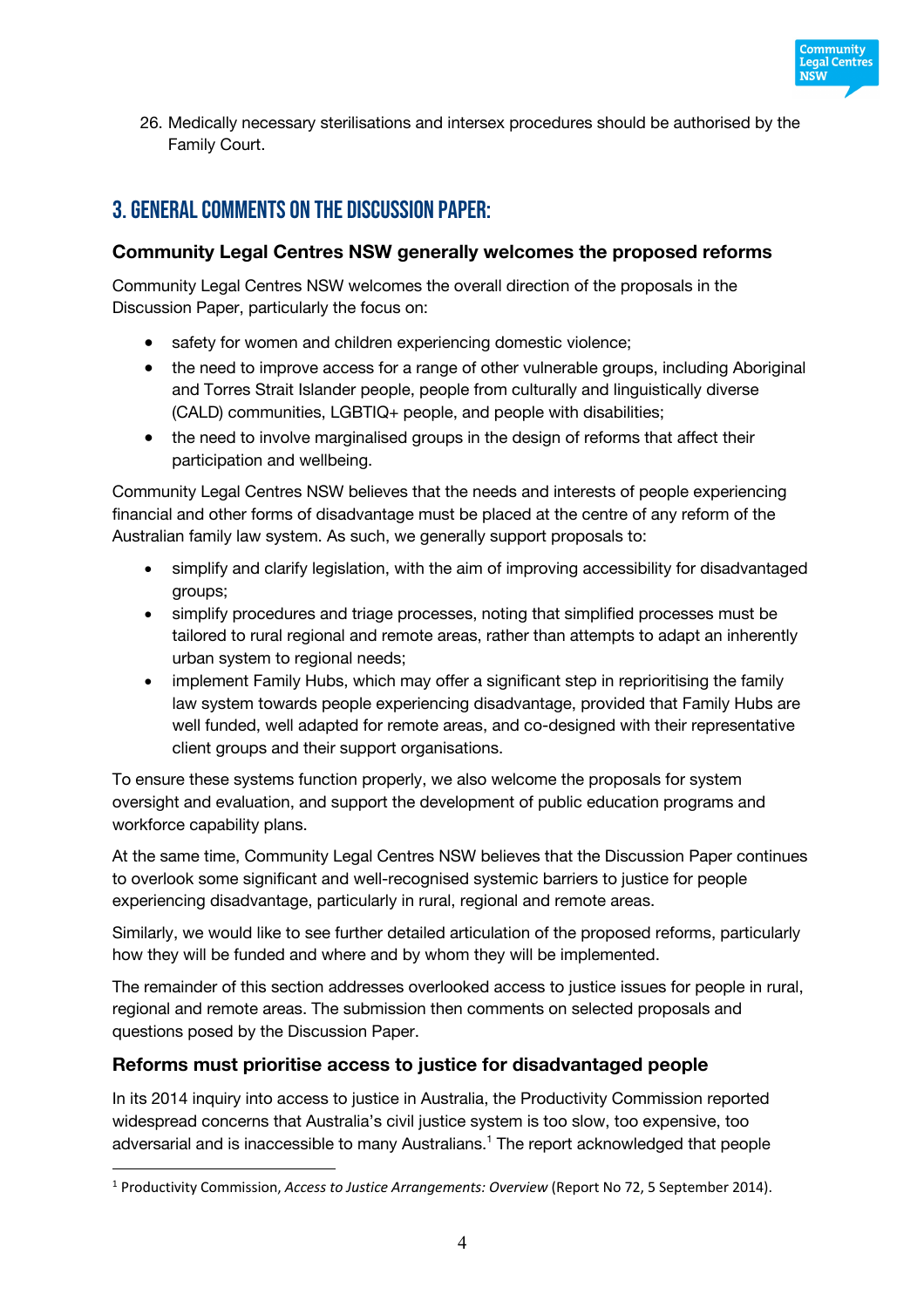

experiencing financial and other forms of disadvantage are most likely to face significant difficulties accessing the justice system.

More recently, the 2017 Cameron Review of the community legal sector in NSW articulated the specific ways in which disadvantage operates to limit access to justice.<sup>2</sup> The Review found that people experiencing financial and social disadvantage:

- are more likely to experience legal problems, and to have a greater number of legal problems. Each additional form of disadvantage a person experiences increases the likelihood they will experience legal problems. People who experience six or more forms of disadvantage experience an average of 12.5 legal problems. This is 6.5 times the average number of legal problems experienced by people who do not have any forms of disadvantage, as measured by the Law and Justice Foundation Legal Australia Wide (LAW) Survey.<sup>3</sup>
- face more challenges when it comes to solving legal problems. This includes poorer knowledge about rights and legal processes, as well as fewer financial resources to access legal advice. 4
- are significantly more likely than other members of the community to ignore or avoid problems or to act without the benefit of legal or non-legal advice, resulting in worse outcomes.5

Community Legal Centres NSW believes that any reform to Australia's legal system must prioritise improving access to just processes and just outcomes for people who are most disadvantaged in the community. As academic Larissa Behrendt argues, we must place people who experience intersectional disadvantage at the centre of our national dialogue when establishing the overall priorities for reforming our legal system.<sup>6</sup>

If the legal system works for those most marginalised in our communities, it has a good chance of working for everyone. If it does not work for – or is inaccessible to – them, it cannot be said to be an equitable system that works for all.

# **Reforms must address existing access to justice barriers in rural, regional and remote areas**

Beyond personal disenfranchisement, disadvantage also accumulates in more persistent social patterns. These patterns arise from the geographical concentration of complex disadvantage in urban fringes, as well as rural, regional and remote areas.<sup>7</sup> Any reform program that seeks to improve access to justice must therefore consider and address the way that geography structures and perpetuates disadvantage.

<sup>2</sup> NSW Department of Justice, *Review of Community Legal Centre (CLC) Services* ('Cameron Review') (December 2017).

 $3$  Ibid, p 68.

 $4$  Ibid, pp 29-30.

 $<sup>5</sup>$  Ibid, p 31.</sup>

<sup>6</sup> Larissa Behrendt, 'Law Stories and Life Stories: Aboriginal Women, the Law and Australian Society' (2005) 20(47) *Australian Feminist Studies* 245, 249.

<sup>7</sup> Tony Vinson et al, *Dropping off the Edge 2015: Persistent Communal Disadvantage in Australia* (Jesuit Social Services and Catholic Social Services Australia, 2015) <http://k46cs13u1432b9asz49wnhcx-wpengine.netdnassl.com/wp-content/uploads/0001\_dote\_2015.pdf>.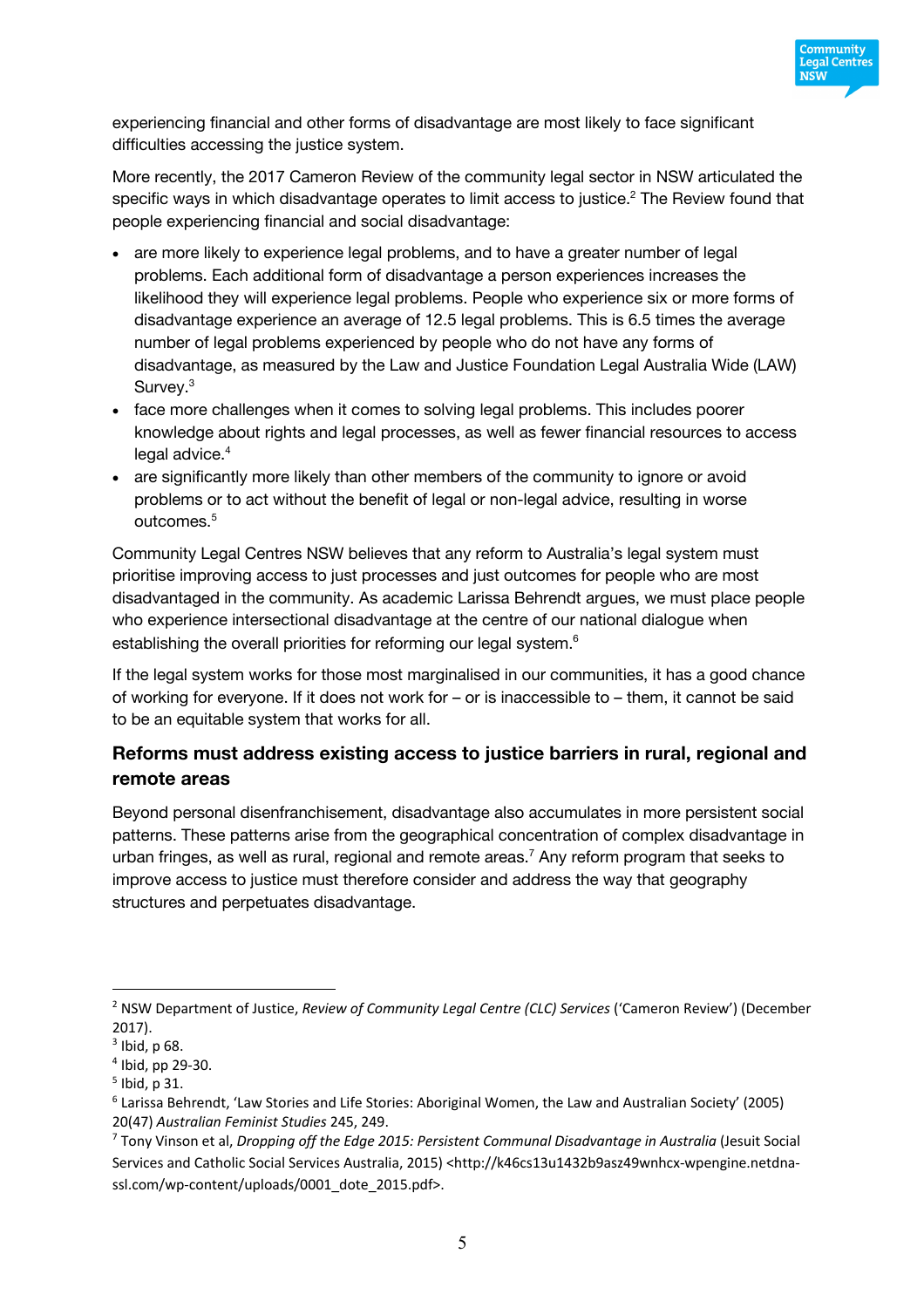

Conservative estimates suggest that half a million Australians miss out on the legal help they need each year.<sup>8</sup> Access to justice is therefore a critical national issue, which is exacerbated in rural, regional and remote areas.<sup>9</sup> Distance and isolation limit people's ability to access legal and non-legal services and can reduce the quality of available services.

Because of a lack of available services, conflicts of interest often arise: a party may be denied legal assistance because the only available service is representing the other party to their dispute. <sup>10</sup> Technological solutions designed to deliver system-wide efficiencies can potentially further limit access to justice for people experiencing disadvantage in rural, regional and remote areas.

The cost of legal assistance is one of the most significant barriers to access to justice in Australia, and its impact is multiplied by the effects of remoteness. As a result, the cost of filing applications in the Family Court, particularly for divorce, is often prohibitive for many community legal centre clients. This situation is exacerbated in rural, regional and remote areas. Applications for divorce do not attract a full waiver of fees even where the party qualifies for Legal Aid or has a Centrelink concession card. Instead, fees are reduced to \$300. For many people experiencing disadvantage in rural, regional and remote communities, this is an enormous financial burden. Introducing payment plans, or allowing courts to order a full waiver of filing fees for circumstances of serious disadvantage, would greatly assist parties who would otherwise be prevented from applying for a divorce.<sup>11</sup>

Court policies in handling fee payments also add to the cost of seeking a court's assistance. Increasingly, credit cards are the only form of payment courts will accept, with and cheques or money orders no longer accepted in many locations. For many people experiencing disadvantage in rural, regional and remote areas, this means they are unable to access filing at all, unless they turn up and pay in person. Given the vast distances some people need to travel to a registry, this can add considerable cost to the process. $12$ 

The case study below demonstrates many of the access to justice barriers people experiencing financial and other disadvantage experience in rural, regional and remote areas.

#### Case study: Geographic barriers to access to justice in RRR areas

 $\overline{a}$ 

Jane is a young single mother of three children, who lives in a small country town about four hours from the nearest regional centre. She ended an extremely violent relationship with the children's father, Tom, several years ago. Since then, Tom, who also has a history of serious drug abuse, has had limited contact with the children.

A week before Jane sought legal advice, Tom contacted her and demanded to see the children that day. Jane agreed to let the children spend several days with him. However, before the children were due to return to Jane, Tom told her he would not return them.

Jane sought advice from a community legal centre outreach location at the earliest opportunity – two days after Tom refused to return the children. As the town court only sits

<sup>8</sup> Australia Institute, *Justice for All: Giving Australians Greater Access to the Legal System* (institute Paper No 8, March 2012).

<sup>9</sup> Western NSW Community Legal Centre, private communication to Community Legal Centres NSW.

<sup>&</sup>lt;sup>10</sup> Western NSW Community Legal Centre, private communication to Community Legal Centres NSW.

<sup>&</sup>lt;sup>11</sup> Western NSW Community Legal Centre, private communication to Community Legal Centres NSW.

<sup>&</sup>lt;sup>12</sup> Western NSW Community Legal Centre, private communication to Community Legal Centres NSW.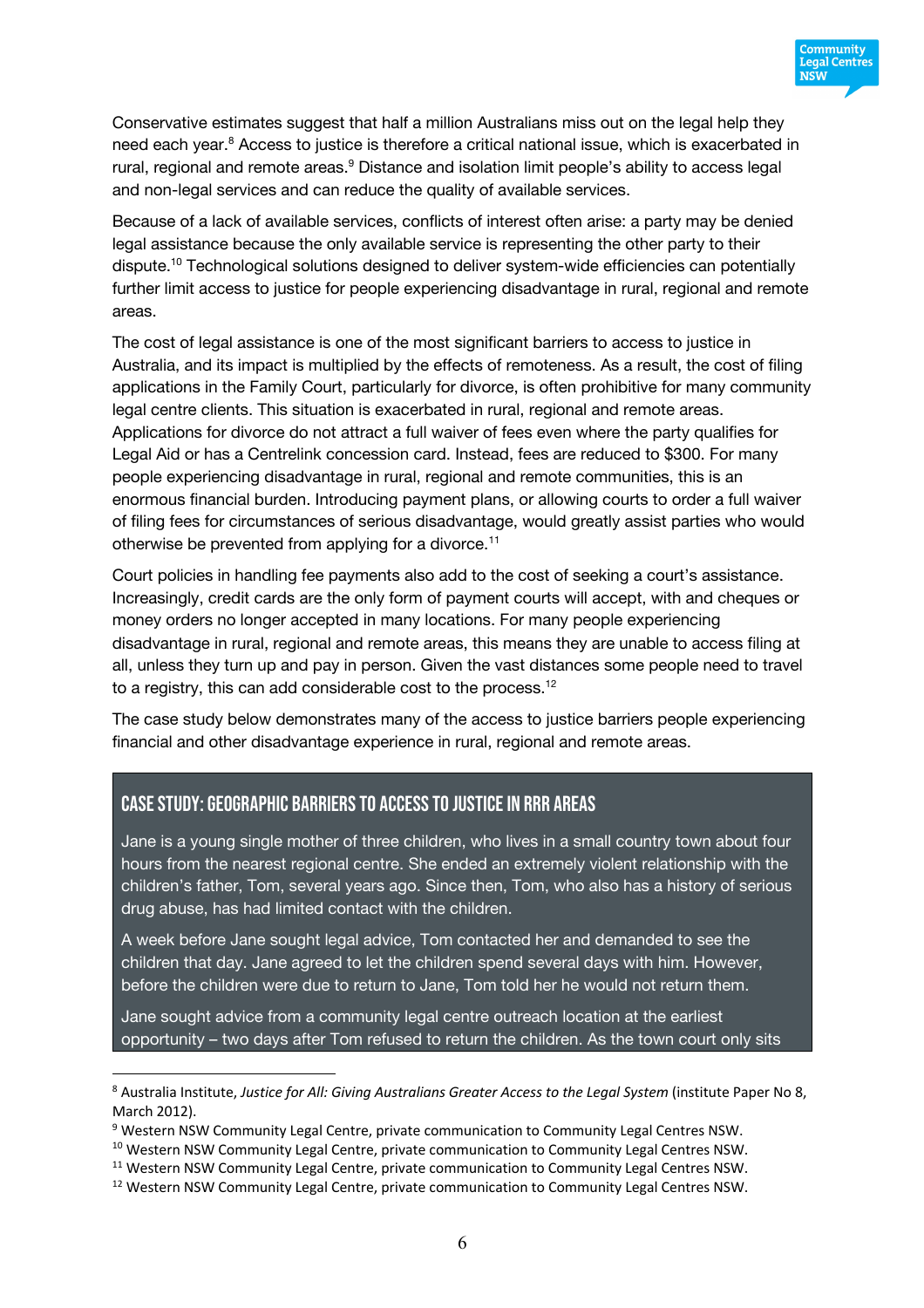

Community **Legal Centres NSW** 

By the time she had exhausted these options, she had not seen her children for almost a week, which caused her considerable distress.

In order to file the recovery orders Jane, who can't drive, had to ask a family member to drive her to the court registry in the nearest regional centre and back – an eight-hour return trip. They left at 5am, hoping the court might deal with the matter the same day. Instead, the court adjourned the matter for two weeks to allow Tom to file his evidence. By the time of the hearing, Tom will have had the children for four weeks. If the court does not make the order, Jane will have to wait a further 10 days to pursue the matter in the Federal Circuit Court when it sits next in her region.

#### **Reforms must be well-costed and adequately funded**

Community Legal Centres NSW welcomes proposals in the Discussion Paper that aim to build capacity through education and training, and to deliver extensive new services through Family Hubs. However, it is important that reforms are both well-costed and ensure the practical delivery of equivalent service functionality for people in rural regional and remote areas.<sup>13</sup>

The Australian family law system is chronically underfunded. In a recent media release responding to the Commonwealth Government's proposal to merge the Federal Circuit and Family courts of Australia, the Law Council of Australia noted:

'Chronic underfunding for more than a decade has led to a court system which continually struggles to meet the needs of the community. The funding of the court system has failed to keep pace with the growth in the number of Australians who need access to it. The breadth and complexity of the issues dealt with by the courts on a daily basis have also increased, including as a result of the proper recognition afforded to the prevalence and impact of family violence. As it stands, the measures introduced into parliament provide no extra funding for the chronically under-resourced court system or associated support services, which enable the court system to deal with cases more quickly.'14

Governments in all jurisdictions have failed to map increases in family law funding to increases in caseloads, or with reference to the unique complexity of problems that participants bring. This has led to unmanageable court delays.<sup>15</sup> Instead, endemic funding shortfalls and budgetary

<sup>&</sup>lt;sup>13</sup> Marrickville Legal Centre, private communication to Community Legal Centres NSW; Shoalcoast Community Legal Centre, private communication to Community Legal Centres NSW.

<sup>&</sup>lt;sup>14</sup> Law Council of Australia, 'As it stands, merger unlikely to alleviate family law crisis' (23 August 2018) <https://www.lawcouncil.asn.au/media/media-releases/as-it-stands-merging-courts-unlikely-to-alleviatefamily-law-crisis>.

<sup>15</sup> Law Council of Australia, *Justice Project: People who Experience Family Violence* (August 2018).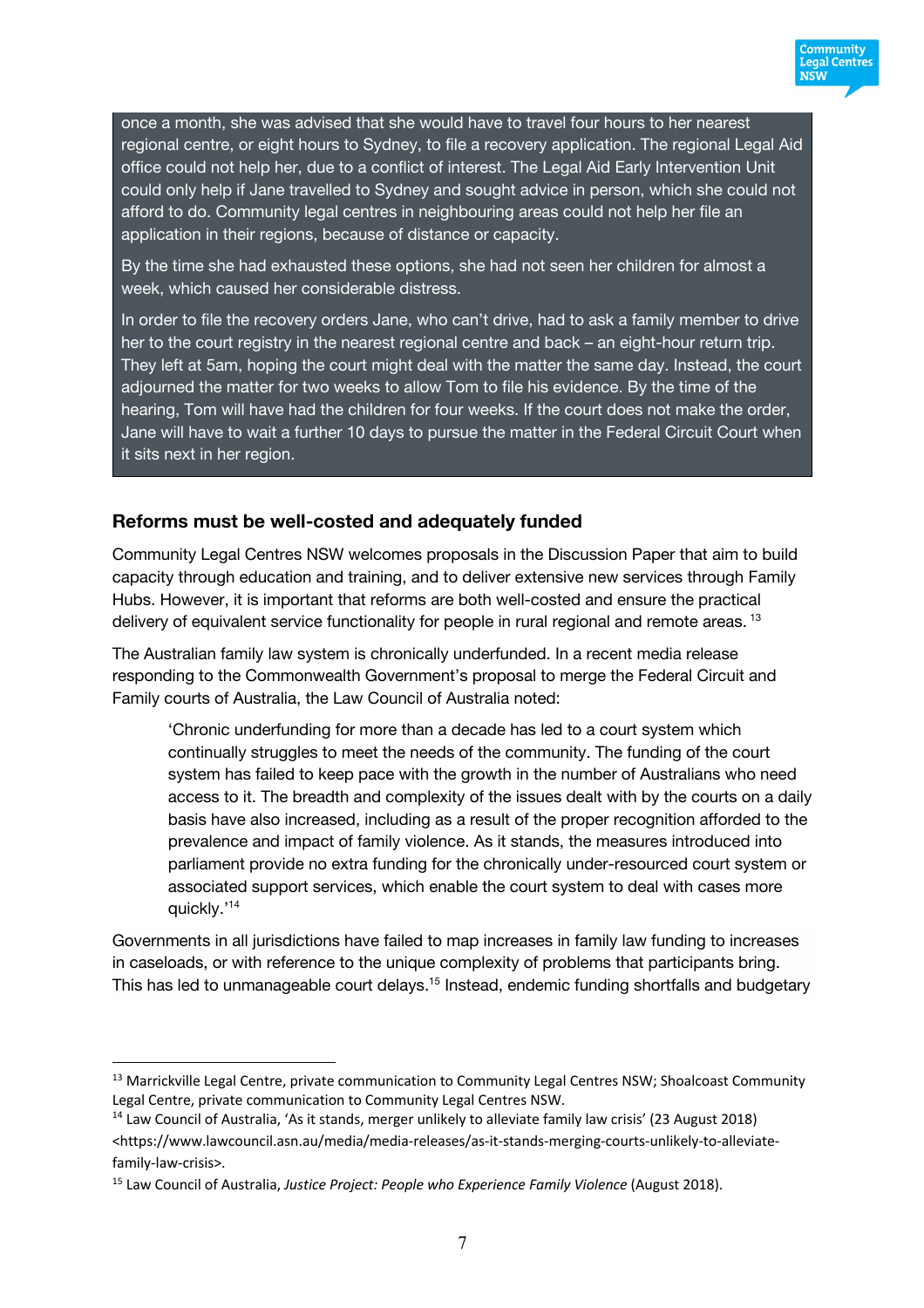

freezes throughout the family law system and its associated services have become commonplace.16

Community-based legal assistance services that provide family law advice and assistance to people experiencing financial disadvantage, including alternative and legally assisted dispute resolution, have also been systematically underfunded. Studies show that community-based government-funded legal assistance services are efficient and effective at what they do and generate net benefits to the community.17 The Productivity Commission also noted that attempts to squeeze further efficiency gains from the legal assistance sector will do little to address service gaps for people experiencing disadvantage. Rather, more resources are required to better meet their legal needs.

Where funding is limited, services are stretched. Geographic isolation exacerbates this problem. Community Legal Centres NSW is mindful that system-wide underfunding is felt particularly in rural, regional and remote areas, as an intersecting function of factors like the cost and time impact of distance, reduced court sittings, lower quality facilities, opportunities for conflict of interest in service providers, amongst others.

The current environment of under-resourcing and remuneration for legal representation in rural, regional and remote areas means that clients are currently poorly served, and the quality of outcomes is significantly diminished.<sup>18</sup> A failure to raise current funding levels would have an adverse effect on the future capacity of service providers to deliver services that assist people in rural, regional and remote areas to access the family law system and these adverse effects will be felt particularly in communities experiencing intersecting disadvantages, such as Aboriginal and Torres Strait Islander people.<sup>19</sup>

Overall, the Commission's proposals represent reform in the right direction. However, it is critical that they are both well-costed and adequately funded by an injection of additional resources into the system. Any reform proposal taken up by government must not be implemented at the expense of existing, already over-stretched services – particularly in regional, rural and remote areas. It would be helpful for the Commission's final report to consider the funding implications of any proposals of the in the context of a chronically underfunded system.

To this end, Community Legal Centres NSW believes that a stable and realistic funding commitment is required to ensure the success of Family Hubs in regional areas. Success will also require increased duty lawyer accessibility, the delivery of culturally safe regional legal services that specialise in family law, and a wider set of criteria for granting legal assistance to ensure that representation is available to a larger number of people experiencing disadvantage.<sup>20</sup> We also support the co-design of these services in rural, regional and remote

<sup>&</sup>lt;sup>16</sup> Pasanna Mutha-Merennege, 'Insights into Inequality: Women's Access to Legal Aid in Victoria' in Asher Flynn and Jacqueline Hodgson (eds), *Access to Justice and Legal Aid: Comparative Perspectives on Unmet Legal Need* (Bloomsbury, 2017).

<sup>17</sup> Productivity Commission, *Access to Justice Arrangements: Overview* (Report No 72, 5 September 2014), NSW Department of Justice, *Review of Community Legal Centre (CLC) Services* ('Cameron Review') (December 2017). <sup>18</sup> Shoalcoast Community Legal Centre, private communication to Community Legal Centres NSW.

<sup>&</sup>lt;sup>19</sup> NATSILS, Submission No 157 to Issues Paper 48, ALRC Family Law System Review (31 May 2018) 6.

Queensland Law Society, Submission No 5 to the Senate Legal and Constitutional Affairs Committee, *Federal Circuit and Family Court of Australia Bill* (28 September 2018).

<sup>&</sup>lt;sup>20</sup> NATSILS, Submission No 157 to Issues Paper 48, ALRC Family Law System Review (31 May 2018) 7: Marrickville Legal Centre, No 137 to Issues Paper 48, ALRC Family Law System Review (2018) 9.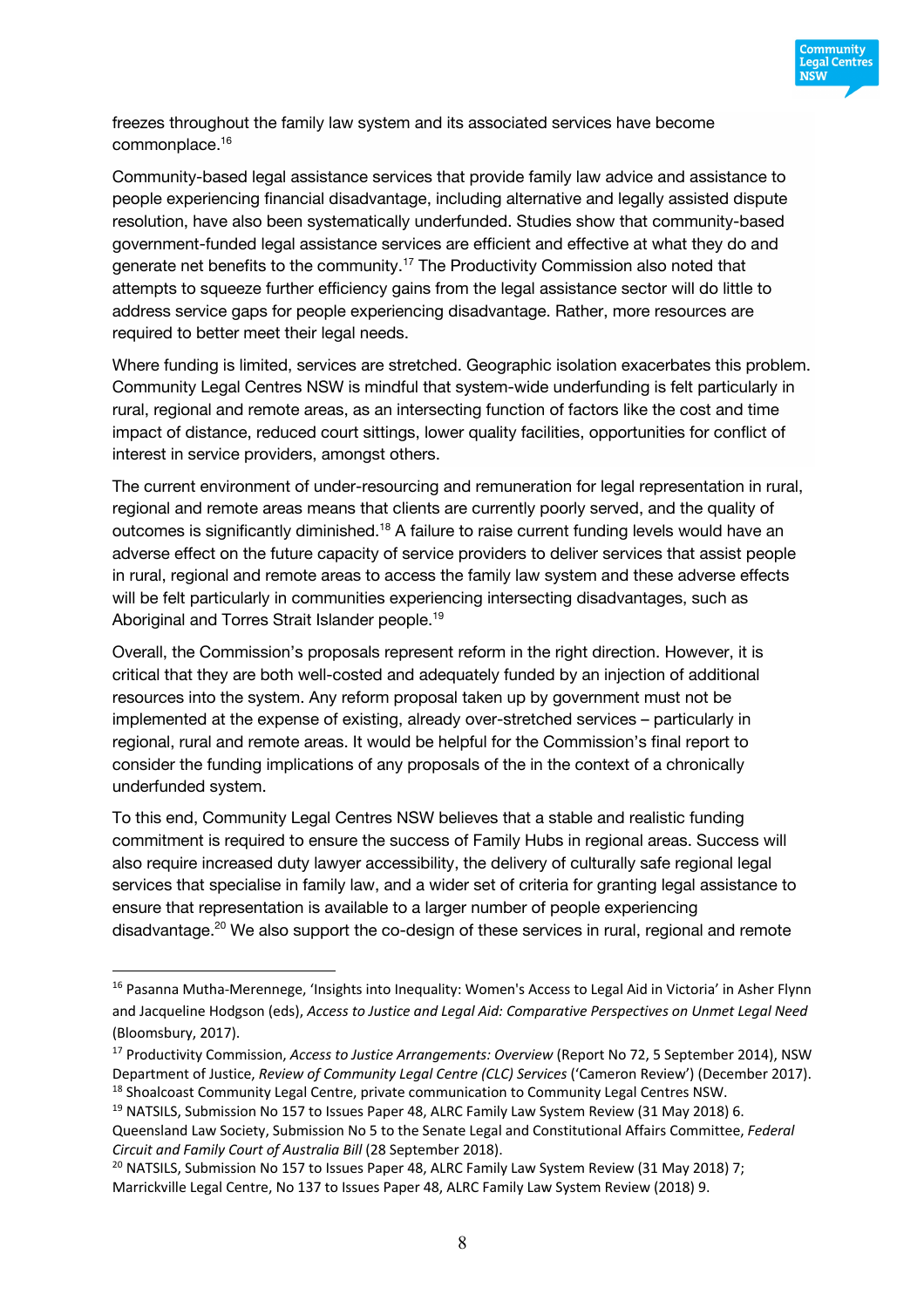

communities, particularly where they relate to improving the ability of Aboriginal people in rural regional and remote areas to access family law services.<sup>21</sup>

# **The Review must consider proposed structural changes to the Federal Circuit and Family Courts of Australia**

Community Legal Centres NSW is concerned that the Discussion Paper doesn't consider proposed reforms to the structure of the Federal Circuit and Family Courts of Australia. These reforms are contained in the *Federal Circuit and Family Court of Australia Bill 2018* currently before the Commonwealth Parliament. The Senate Standing Committee on Legal and Constitutional Affairs is considering submissions on the Bill and is due to report in April 2019.

We acknowledge that structural court reform is outside the scope of the Commission's terms of reference. However, in our view it is both ill-advised and impractical to conduct a review of the efficiency, effectiveness and responsiveness of the family law system that does not explicitly address the structure and functioning of the courts.

Submissions to the Senate Standing Commission Inquiry from the legal community raise significant concerns about the Bill. These include that structural court reforms:

- will lead to a loss of specialisation within the family law system at a time when more not less specialisation is needed to address the increasing complexities of modern Australian society, families and the needs of children
- prioritise economic efficiencies over safety and fail to address the chronic underfunding of the family court.

We encourage the Commission to examine the potential impacts of these reforms on the family law system and to recommend alternative reform pathways that address the legal sector's significant concerns about the proposed merger of the Federal Circuit and Family Court of Australia through the review process.

### **RECOMMENDATIONS**

- 1. Reforms should specifically guarantee access to justice for people experiencing financial, geographic, cultural and other forms of disadvantage or exclusion.
- 2. Reforms designed to improve access to family law services must be fully accessible to and tailored to the needs of rural, regional and remote communities. This includes specialist court lists, Family Hubs and expanded FASS services.
- 3. Greater funding should be allocated to judges, court services and community-based legal assistance services in rural, regional and remote areas to ensure that people have access to timely, affordable services.
- 4. There should be more sitting dates for the Federal Circuit Court in rural, regional and remote area to prevent unjust delays.
- 5. Subsidies should be provided to clients with limited resources to travel to attend court or face-to-face family dispute resolution.

<sup>&</sup>lt;sup>21</sup> Marrickville Legal Centre, No 137 to Issues Paper 48, ALRC Family Law System Review (2018) 9.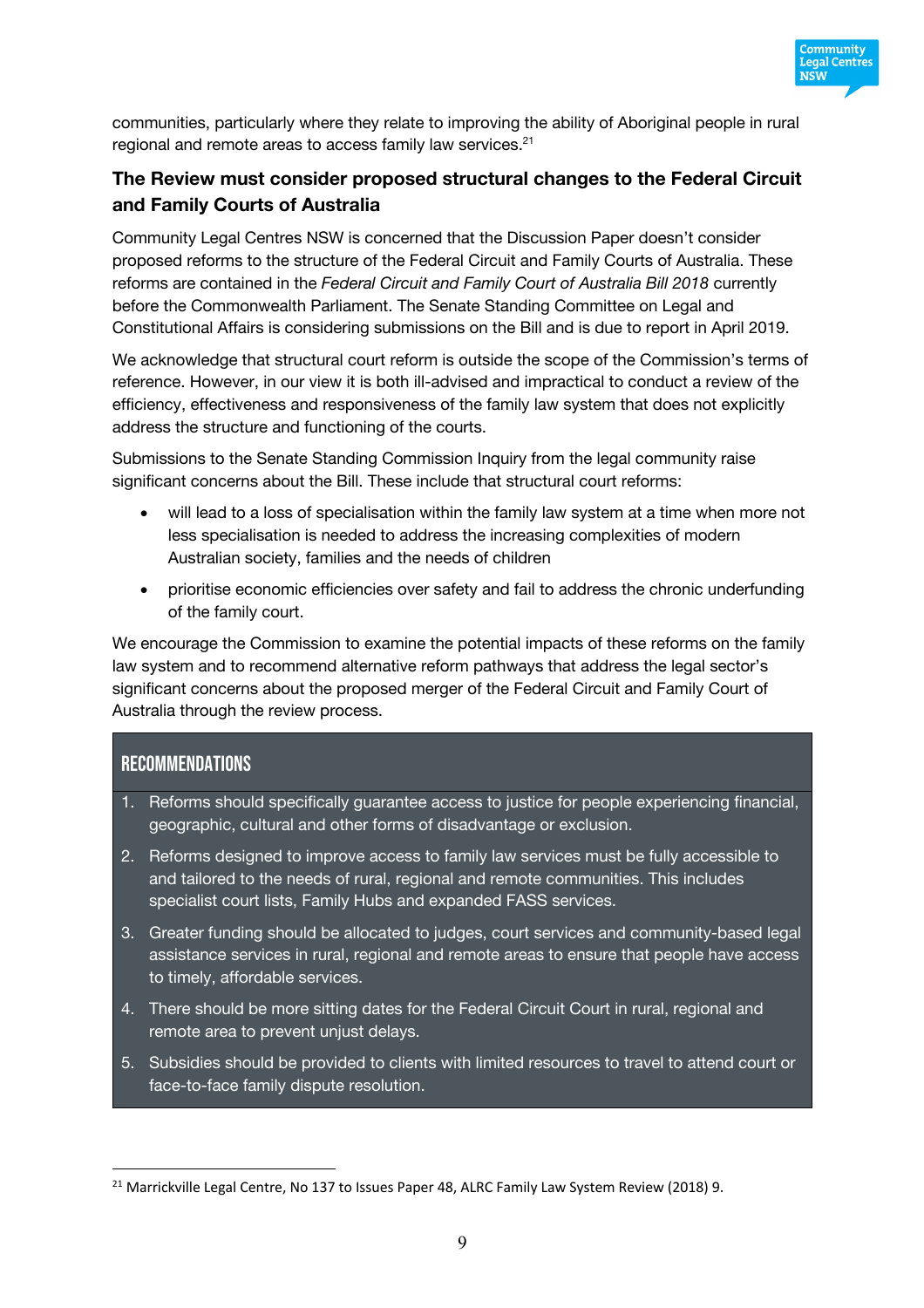

- 6. Filing fees should be further reduced or fully waived for self-represented litigants who are in financial hardship and receiving assistance from a community legal centre, particularly for divorce applications.
- 7. Court registries should continue to accept hard-copy application forms and cash payments for filing fees, particularly in rural, regional and remote areas.
- 8. Reforms must be fully costed and must address funding issues affecting the family law system, including chronic underfunding of the Family Court, Legal Aid and communitybased legal assistance services.
- 9. The Commission's Final Report should consider the impact and efficacy of proposed structural reforms to the Federal Circuit and Family Court of Australia, currently before the Commonwealth Parliament.

# 4. The need for EDUCATION, AWARENESS & INFORMATION

# **Sophisticated community legal education should be prioritised over more information**

Community Legal Centres NSW endorses Marrickville Legal Centre's submission with respect to the proposed information, awareness and education campaign.<sup>22</sup> Firstly, information alone will not remedy current service gaps and cannot replace the need for adequately funded community-based legal services.

Secondly, in order to effectively build the community's awareness about family law systems, information packages will need to be disseminated using sophisticated, integrated and interactive community legal education techniques. Simply publishing more information will be ineffective, particularly if government elects to implement an information and awareness campaign as the primary avenue for reform. Instead, ongoing community legal education about family law is required.

# **Information packages must be accessible to rural, regional and remote communities**

A person's starting point for accessing justice is an awareness of their rights and the services that are available to them. People in rural, regional and remote areas often lack this awareness, a situation fostered by a lack of both relevant local media coverage and local service delivery. Community Legal Centres NSW therefore supports proposals 2.2, 2.7 and 2.8, as a step towards shifting the balance.

In addition to the groups identified in the Commission's proposals, information packages should also be co-designed with people and organisations in rural, regional and remote communities. This will help to ensure that packages adequately address the unique set of issues affecting these communities. We support Shoalcoast Community Legal Centre in asserting that it is mandatory that these packages are developed in consultation with rural, regional and remote

<sup>&</sup>lt;sup>22</sup> Marrickville Legal Centre, Submission to Discussion Paper 86, ALRC Family Law System Review (2018) 2-3.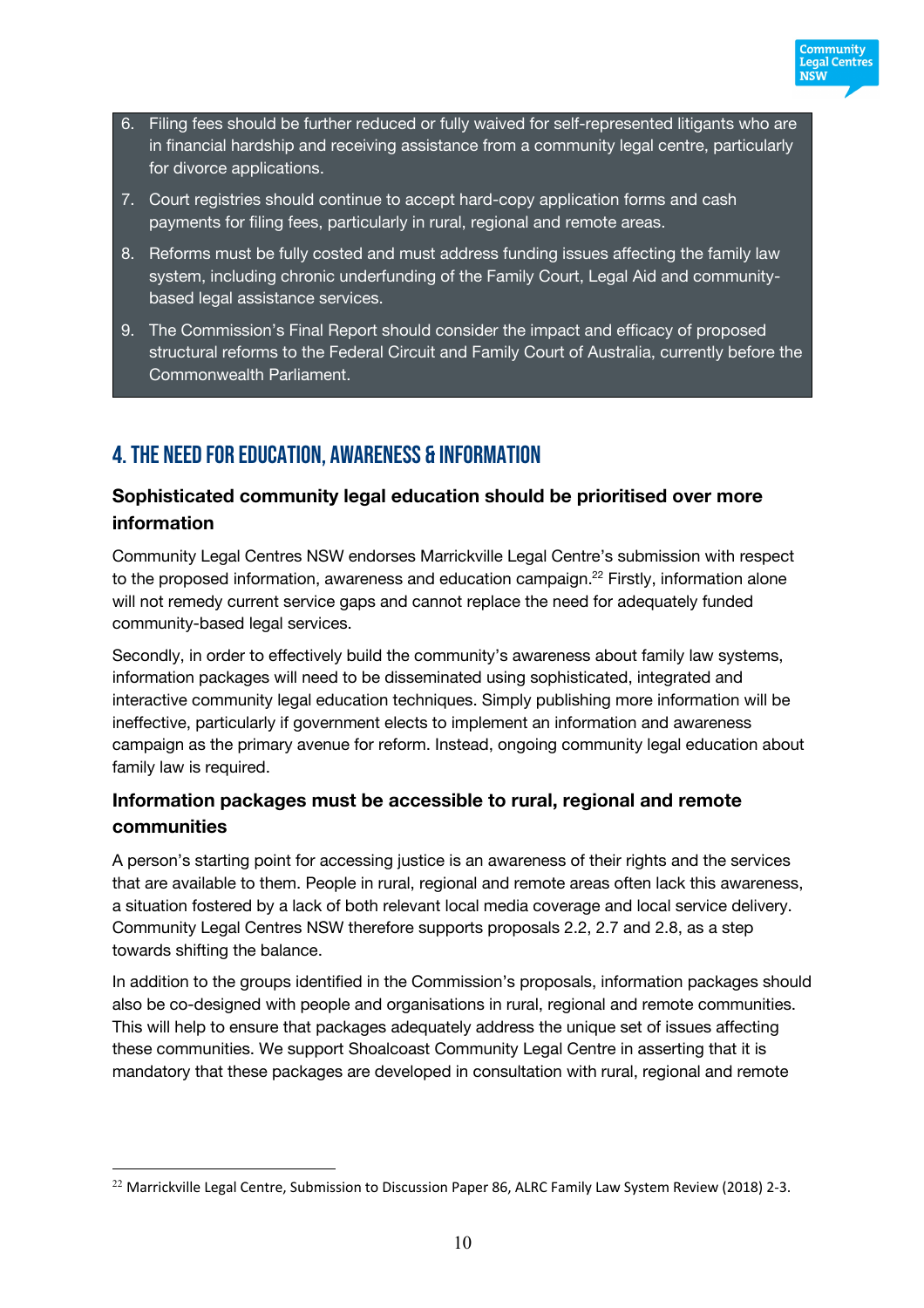

Aboriginal organisations, to ensure that all family law educational packages are culturally appropriate.<sup>23</sup>

Given the limited availability of digital communications in rural, regional and remote communities, particularly among Aboriginal and Torres Strait Islander communities in those areas (discussed further below), all information packages must be made available in print. Family Hubs, regional community legal centres, legal aid organisations, and other local support services could operate as local distribution points for hard-copy packages to clients, including on outreach to remote areas.

# Recommendations

 $\overline{a}$ 

- 10. Reforms should prioritise sophisticated community legal education strategies over the development of additional, static information resources.
- 11. Family Law information packages must be developed in consultation with people in regional, rural and remote communities, particularly remote Aboriginal and Torres Strait Islander communities and the Aboriginal-controlled organisations that support them.
- 12. Family law information packages must be available in hard copy. Hard copy packages should be distributed to all community-based legal assistance services and legal aid organisations to deliver to clients, including on outreach.

# 5. The need for SIMPLER, CLEARER LEGISLATION

# **Simplified legislation will improve access to justice for people experiencing disadvantage**

Community Legal Centres NSW welcomes proposals to simplify and clarify the *Family Law Act 1975 (Cth)*. In particular, we support proposals 3.7, 3.13 and 3.17. Parental responsibility is a particularly confusing term, as it means a great many different things in a range of cultural and social contexts. Legislation and the courts must set out clearly what parental responsibility is and the decisions it involves. The clearer the language and the more comprehensible the language used, the better it will help people to reach constructive agreement (3.7).

Community Legal Centres NSW also supports the development of debt division protocols as a means of ensuring that family violence perpetrators cannot delay a property settlement process in order to abuse their victim-survivor former partners (3.13).

Finally, we support the development of tools to assist parties to create superannuation splitting orders (3.17). Such tools would ensure that self-representing parties who are experiencing disadvantage to minimise the costs associated with obtaining these orders, including through avoiding fees charged by superannuation companies to process Form 6 requests for information about their ex-partners.

#### **Remoteness limits the accessibility and effectiveness of online services**

Remoteness acts as a significant barrier to accessing justice in the family law system. The Federal Circuit Court does not run circuits to every local court registry, and family law matters

<sup>&</sup>lt;sup>23</sup> Shoalcoast Community Legal Centre, Submission to Discussion Paper 86, ALRC Family Law System Review (2018).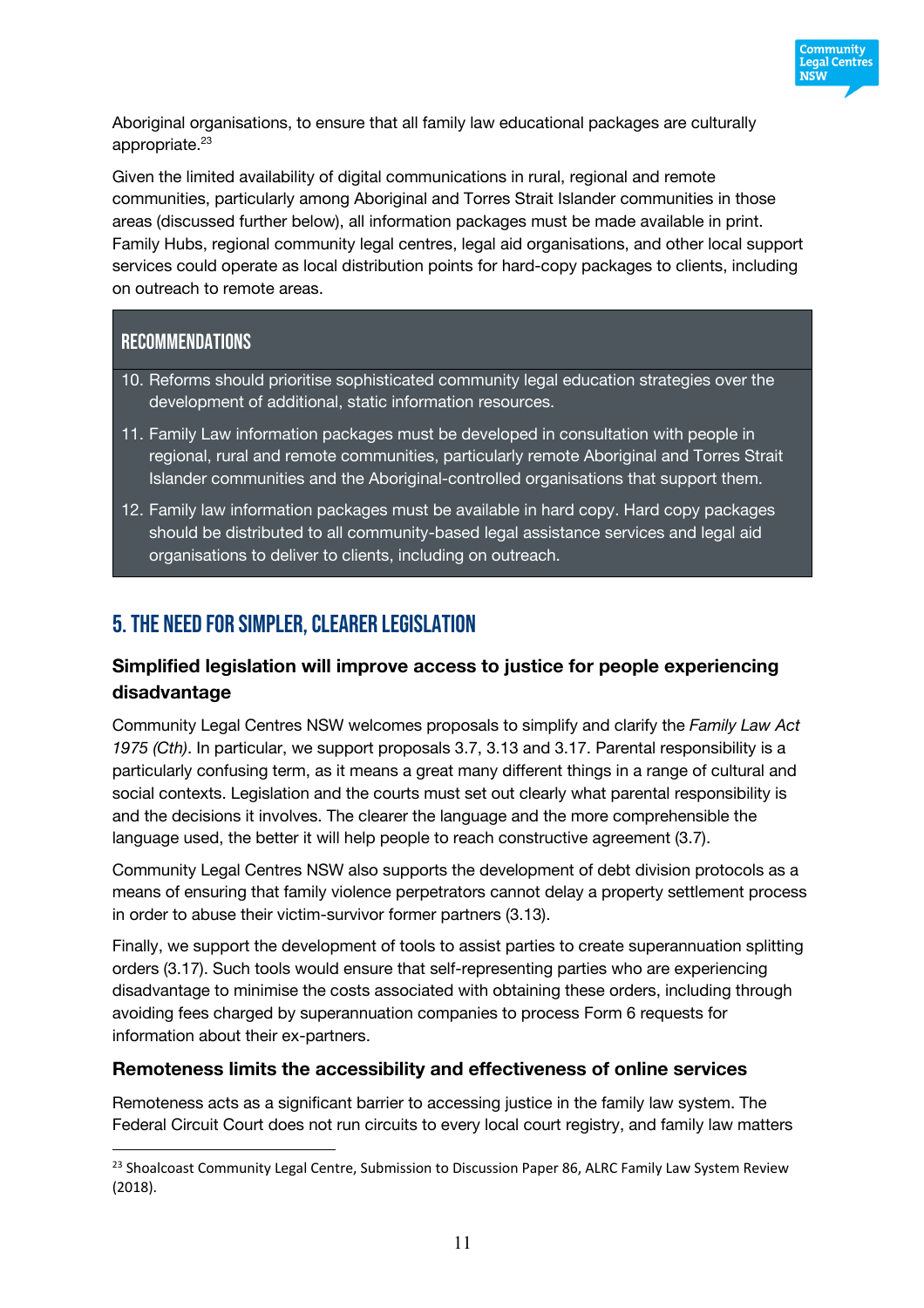

can be handled by local court magistrates, who may have limited specialisation in family law or Aboriginal cultural awareness specialisation. $24$  As such, remoteness particularly compounds the disadvantage experienced by Aboriginal and Torres Strait Islander people and communities. In part, this is because Aboriginal and Torres Strait Islander people are much more likely to live in a very remote region than the average: 17% nationally, compared with 0.5% for other groups.<sup>25</sup> Similarly, 14% of Aboriginal people in NSW live in rural, regional and remote communities.<sup>26</sup>

The prioritisation of online service delivery, such as the push for online dispute resolution, has long been advocated as a panacea for the disadvantageous effects of remoteness in family law.27 However, online dispute resolution still finds itself described in terms of 'potential' and 'opportunity'. <sup>28</sup> Compounding this situation for Aboriginal people in rural, regional and remote areas is that 26% of Aboriginal households in NSW have no internet access.<sup>29</sup> Despite the introduction of the NBN Skymuster satellite, the Mobile Black Spots program, state coinvestment programs and the Community Phones program, a digital divide still persists in rural, regional and remote Australia.30

Furthermore, the long-term ramifications of the decision in *Yarmirr*, which permits incomplete performance of statutory duties where they are deemed aspirational ideals,<sup>31</sup> suggests that regional communications service limitations that impede delivery of digital services to rural, regional and remote communities may continue for the foreseeable future.

The use of digital communications may also result in unintended negative outcomes, particularly for people experiencing disadvantage.<sup>32</sup> For example, video, being framed, cannot fully account for all non-verbal cues, limiting parties' ability to undertake credibility assessments.<sup>33</sup> The use of audio-conferencing services also faces difficulties in remote contexts. In mediation, it limits the mediator's influence, risking power imbalances and party disengagement.<sup>34</sup> Its slower pace, with less facial and body language content,<sup>35</sup> disadvantages Aboriginal cultures that can often understand spatiality and silence in communication differently to Western norms.<sup>36</sup> More

<sup>&</sup>lt;sup>24</sup> Aboriginal Legal Service (NSW & ACT), Submission No 210 to Issues Paper 48, ALRC Family Law System Review (1 June 2018) 13.

<sup>25</sup> NADRAC, *Indigenous Dispute Resolution and Conflict Management* (Report, Attorney-General's Department, January 2006) 9.

<sup>26</sup> Australian Bureau of Statistics, *Census of Population and Housing* (2016).

<sup>27</sup> NADRAC, *The Resolve to Resolve — Embracing ADR to Improve Access to Justice in the Federal Jurisdiction* (Report, Attorney-General's Department, September 2009) 75; Tania Sourdin and Chinthaka Liyanage, 'The Promise and Reality of Online Dispute Resolution in Australia', in Mohamed Wahab, Ethan Katsh and Daniel Rainey (eds), *Online Dispute Resolution Theory and Practice* (Eleven International, 2011) 483-4.

<sup>28</sup> Michael Legg, The Future of Dispute Resolution: Online ADR and Online Courts (2016) 27(4) *Australasian Dispute Resolution Journal* 227, 227.

<sup>29</sup> Australian Bureau of Statistics, *Census of Population and Housing* (2016).

<sup>&</sup>lt;sup>30</sup> Indigenous Remote Communications Association, Submission to the Regional Telecommunications Independent Review Committee 2018 Regional Telecommunications Review (August 2018) 4.

<sup>31</sup> *Yarmirr & Ors v Australian Telecommunications Corporation* (1990) 96 ALR 739, 749 (Burchett J).

<sup>32</sup> Michael Legg, The Future of Dispute Resolution: Online ADR and Online Courts (2016) 27(4) *Australasian Dispute Resolution Journal* 227, 233.

<sup>33</sup> Samantha Hardy, 'Online Mediation: Internet Dispute Resolution' (1998) 9(3) 216, *Australasian Dispute Resolution Journal* 224.

<sup>&</sup>lt;sup>34</sup> Helen Shurven and Archie Zariski, 'The Pros, Cons, and Maybes of Telephone Mediation: A Conversation about the "Fourth Party"' (2015) 26(3) *Australasian Dispute Resolution Journal* 146, 147-8. <sup>35</sup> Ibid, pp 148-9.

<sup>&</sup>lt;sup>36</sup> Diana Eades, 'Understanding Aboriginal Silence in Legal Contexts' in H Kotthoff and H Spencer-Oatey (eds), *Handbook of Intercultural Communication* (Mouton de Gruyter, 2007) 289.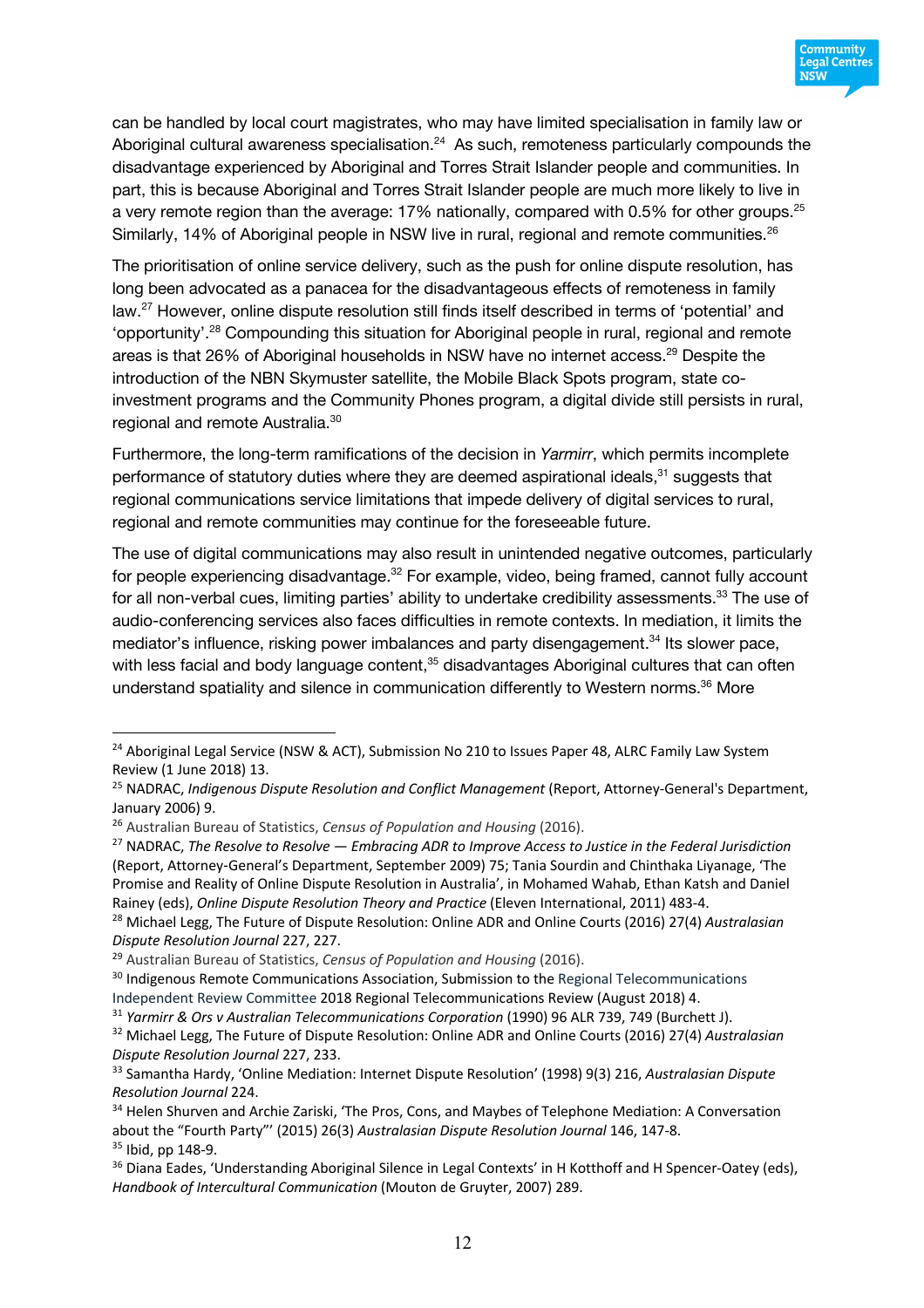

practically, Aboriginal people in rural, regional and remote areas often face difficulties in simply accessing a telephone.<sup>37</sup>

Technological solutions do have advantages. They can be more effective uses of limited resources, and they may save geographically remote clients from having to undertake costly travel across long distances to access services.<sup>38</sup>

Videolink facilities should certainly be implemented as part of the proposed Family Hub system. However, failing a significant improvement in Australia's rural, regional and remote telecommunications implementation, it is hard to see how a digital communications focus can address the broader spectrum of needs in rural, regional and remote communities at present. Research is additionally required to determine whether matters heard via videolink facilities produce comparative results to those heard in person.

Particularly, an attempt to make digital communications technologies a significant component of any proposed family mediation service may limit the potential for benefits to flow to Aboriginal people living in regional, rural and remote areas. Twenty years after the introduction of the Universal Service Obligation framework, a considerable percentage of Aboriginal people in remote areas still have no connection to even basic home telephony.<sup>39</sup> let alone digital media.

#### **Hard copy application forms must be maintained for disadvantaged litigants**

Community Legal Centres NSW strongly supports the need for more accessible and userfriendly court forms (Proposal 3-2). However, it is imperative that paper forms remain available for litigants to use, particularly in rural, regional and remote areas where there is limited access to court sittings, family court registries, and support services. The current trend towards reduced acceptance of paper applications for family law matters raise access to justice issues, particularly for litigants in rural, regional and remote areas.

For example, community legal centres have noted that regional Federal Circuit Courts are increasingly unwilling to accept hard copy applications for divorce. This forces litigants who don't have a computer to seek costly legal assistance from private solicitor with access to the court portal. Previously 'Application for divorce kits' were available in Federal Circuit Court registries for litigants to complete themselves. Their removal has pushed further work back onto already under-funded community legal centres for simple matters like divorce applications that litigants should be able to complete themselves.

If smart forms are to be implemented, then open-access computers should be made available for family law system participants to use, either at registries, or at the proposed Family Hubs.<sup>40</sup>

<sup>37</sup> NADRAC, *Indigenous Dispute Resolution and Conflict Management* (Report, Attorney-General's Department, January 2006) 9.

<sup>&</sup>lt;sup>38</sup> Aboriginal Legal Service (NSW & ACT), Submission No 210 to Issues Paper 48, ALRC Family Law System Review (1 June 2018) 14; Federation of Community Legal Centres (Victoria), Submission No 65 to Issues Paper 48, ALRC Family Law System Review (1 June 2018) 25.

<sup>&</sup>lt;sup>39</sup> Indigenous Remote Communications Association. Submission to the Regional Telecommunications Independent Review Committee 2018 Regional Telecommunications Review (August 2018) 9.

<sup>40</sup> Western NSW Community Legal Centre, private communication to Community Legal Centres NSW.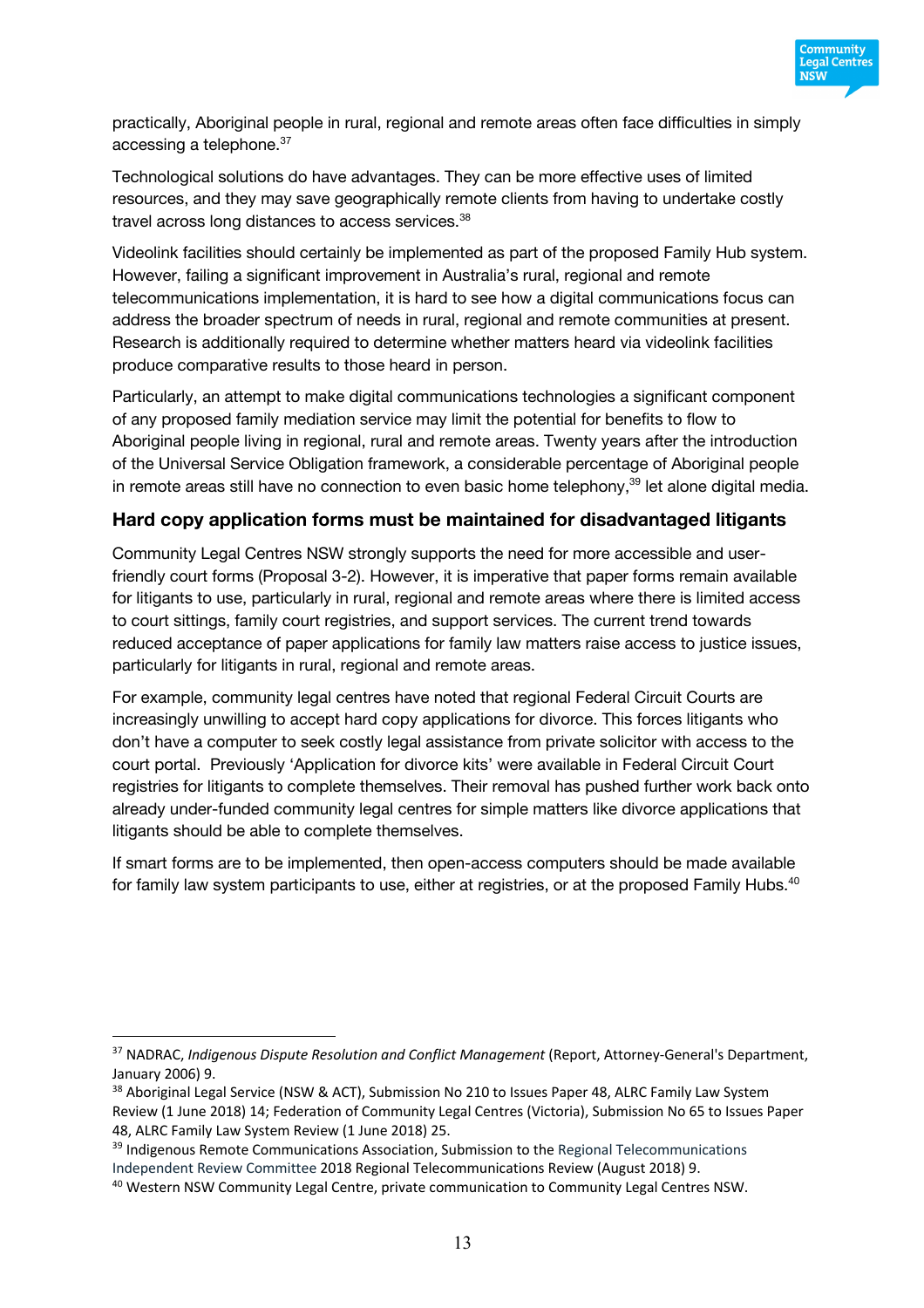

### **RECOMMENDATIONS**

 $\overline{a}$ 

- 13. Family law systems should accommodate the limits of communications technology, particularly in rural, regional and remote areas.
- 14. Computers should be made available for those with a family law matter to use in the registry, and an administrator should be employed to assist people to use these computers.
- 15. Hard copy forms must be maintained for all Family Law applications, including for divorce. All courts must guarantee that they will continue to accept hard copy applications.

# 6. The importance of GETTING ADVICE AND SUPPORT

Community Legal Centres NSW supports proposal 4-1, that the Federal Government should work with state and territory governments to establish community-based Family Hubs. However, the proposal needs to be further developed to make clear how and where services would be established, how they will be funded and who will deliver them. Community Legal Centres NSW's view is that in order to be effective, Family Hubs services should:

- Co-locate existing specialist, legal and family support services that are delivered by sufficiently experienced staff;
- If delivered as a universal service, ensure priority access for people experiencing financial hardship or other forms of disadvantage;
- Be accessible to people in regional, rural and remote areas, including through outreach service delivery;
- Be adequately funded in addition to existing service offerings.

We also note that Family Hubs may face opposition from Aboriginal and Torres Strait Islander communities if they are perceived as being dominated by non-Aboriginal special interest groups.41 Building trust is critical. As a result, we support the Aboriginal Legal Service NSW's submission that an Aboriginal mediation service be instituted as part of the Family Law System's early intervention strategies.

These services should be embedded in regional Family Hubs and should be delivered by Aboriginal and Torres Strait Islander practitioners.<sup>42</sup>

# **Family Hubs should co-locate existing services rather than establish a new service model**

The co-location of services within Family Hubs, including lawyers, family relationship counsellors, domestic and family violence specialists, social workers and community legal educators offers an opportunity to develop a public perception of the family law system as one

<sup>41</sup> NADRAC, *Indigenous Dispute Resolution and Conflict Management* (Report, Attorney-General's Department, January 2006) 9.

<sup>42</sup> Aboriginal Legal Service (NSW & ACT), Submission No 210 to Issues Paper 48, ALRC Family Law System Review (1 June 2018) 3.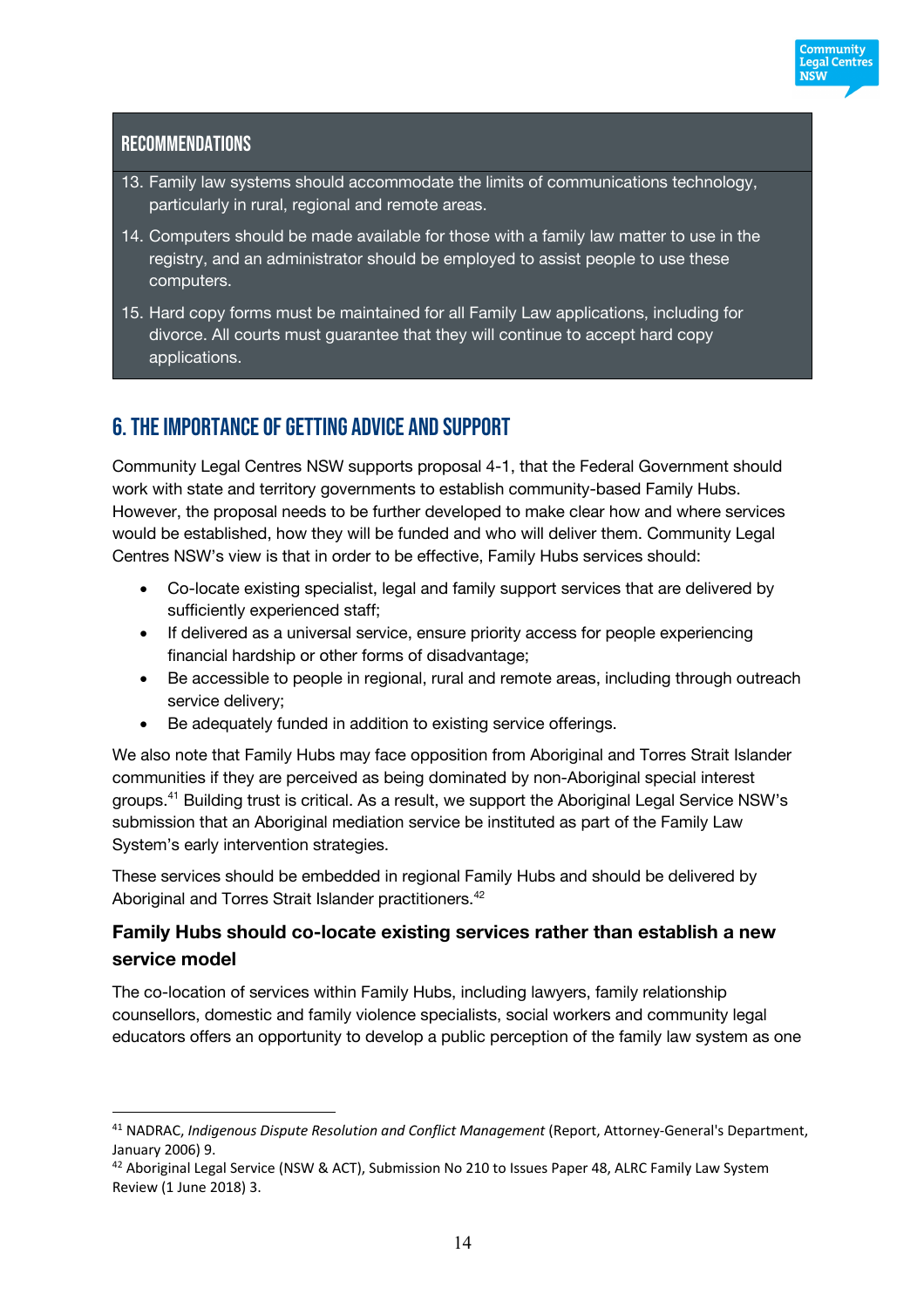

that encourages personal choice and autonomy in how people manage their post-separation arrangements, rather than as one designed primarily to benefit the legal profession.<sup>43</sup>

Current hub-style services, such as those offered by the Indigenous List, already demonstrate the benefits of integrated service delivery. The Indigenous List's range of integrated services enables Aboriginal legal support organisations to help their clients with their specific family law matters, while also addressing the potentially detrimental impact of their broader, intertwined general legal issues and social service requirements. As a result, they have proven popular with both staff and clients.44

Geographic isolation must be taken seriously in conceptualising Family Hubs. The location of court registries and Family Hubs must be determined by a practical assessment that does not simply pay lip service to rural, regional and remote needs. We recognise that servicing every rural, regional and remote town will be difficult. However, it will be important that Family Hubs are accessible to as many communities as possible. This could be achieved through a circuit outreach model. For example, Family Hubs could be located in key regional centres such as Dubbo, with staff circuiting out to remote towns at regular intervals.

Family Hubs may also work to mediate the impact of geographic isolation by helping to reverse the trend towards regional court closure. As many local courts in remote areas are closing, and those which remain often sit sporadically, proposals only to co-locate family registries at local courts will not necessarily address regional access issues.

However, the additional co-location of Family Hub services at regional courts, with outreach into local outlying communities, may help to reverse this trend. The additional range of broader services on offer from Family Hubs may permit efficiencies that allow courts to remain open in remote communities, as part of a broader service mix.

# **Family Hubs should be co-designed with rural, regional and remote communities**

Community Legal Centres NSW also agrees with proposal 4.4, that local service providers, including Aboriginal and Torres Strait Islander, culturally and linguistically diverse, LGBTIQ+ and disability organisations, specialist family violence services and legal assistance services, including community legal services, should play a central role in the design of Families Hubs to ensure cultural safety, accessible, responsiveness, and articulation into existing local networks and services. Given the specific barriers to access to justice they experience, it is important that Family Hubs are also developed in consultation with people and organisations in rural, regional and remote communities.

#### **Existing services should be adequately funded to meet need**

 $\overline{a}$ 

Community-based legal assistance services, including community legal centres, Aboriginal Legal Services and legal aid offices, are ideally positioned to participate in the delivery of legal and family support services through Family Hubs. Being community-based, they are wellattuned to the social and relational aspects of family law disputes. They take a holistic approach to dispute resolution that often leads to positive outcomes for their clients. A number of community legal centres across the state already work in partnership with family relationship centres to deliver co-located legal and family support services to people navigating the family

<sup>&</sup>lt;sup>43</sup> Marrickville Legal Centre, No 137 to Issues Paper 48, ALRC Family Law System Review (2018) 9.

<sup>44</sup> Aboriginal Legal Service (NSW & ACT), Submission No 210 to Issues Paper 48, ALRC Family Law System Review (1 June 2018), p 13.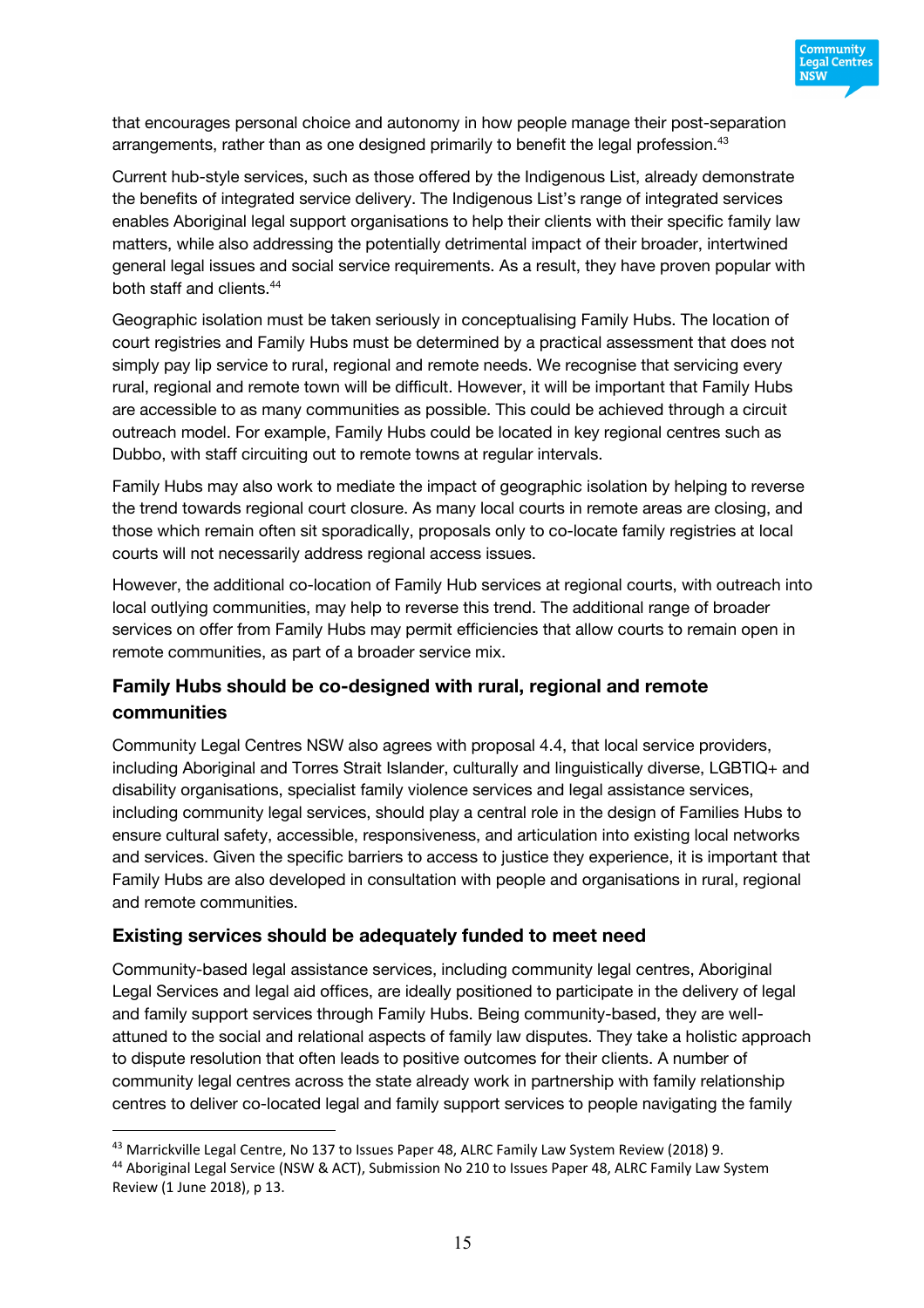

law system. As such, the sector's recognised efficiency<sup>45</sup>, experience in managing successful service partnerships and effective delivery of access to justice for people experiencing disadvantage provides a cost-effective model for the design of Family Hubs.

However, like many parts of the family law system, community-based legal assistance services are under-resourced to meet current community needs. An injection of funding and resources into the sector would enable these organisations to develop stronger networking relationships and would be an economically efficient way to grow the kind of holistic and community-oriented family law services networks that Family Hubs will represent.<sup>46</sup> For example, FASS is currently limited in the geographic range of its service delivery, and does not currently extend to all rural, regional and remote areas. With appropriate funding, community-based legal assistance services could help extend its reach into rural regional and remote communities through Family Hub participation.<sup>47</sup>

#### Recommendations

 $\overline{a}$ 

- 16. Family Hubs should not be established or funded at the expense of existing family law and family support services.
- 17. Family Hubs should co-locate existing, specialist legal and non-legal services and services should be delivered by specialist family law practitioners.
- 18. Family Hubs should be accessible by people in rural, regional and remote communities, including through direct and outreach service delivery.
- 19. Family Hubs should be available to outlying Local Courts as well as existing Federal Circuit Court registries.
- 20. Family dispute resolution services should be made available in a greater number of rural towns.

# 7. Comments regarding DISPUTE RESOLUTION

Community Legal Centres NSW strongly supports extending the time limits on applications for property and financial settlements under the Family Law Act 1975 (Cth) (Question 5.1). The oneand two-year timeframes in the current Act are overly onerous and operate as a barrier to justice, particularly for people experiencing disadvantage and those in rural, regional and remote areas.

Firstly, many community legal centre clients do not even understand that a property settlement is different from a divorce. Many clients approach community legal centres asking for help with a divorce, when what they actually mean is a property settlement. Secondly, many clients get divorced before they seek legal advice, so that by the time they see a solicitor the time they have to apply for a property or financial settlement is already reduced or even expired.

<sup>45</sup> NSW Department of Justice, *Review of Community Legal Centre (CLC) Services* ('Cameron Review') (December 2017), p 52.

<sup>46</sup> Women's Legal Service NSW, private communication to Community Legal Centres NSW.

<sup>47</sup> Shoalcoast Community Legal Centre, private communication to Community Legal Centres NSW.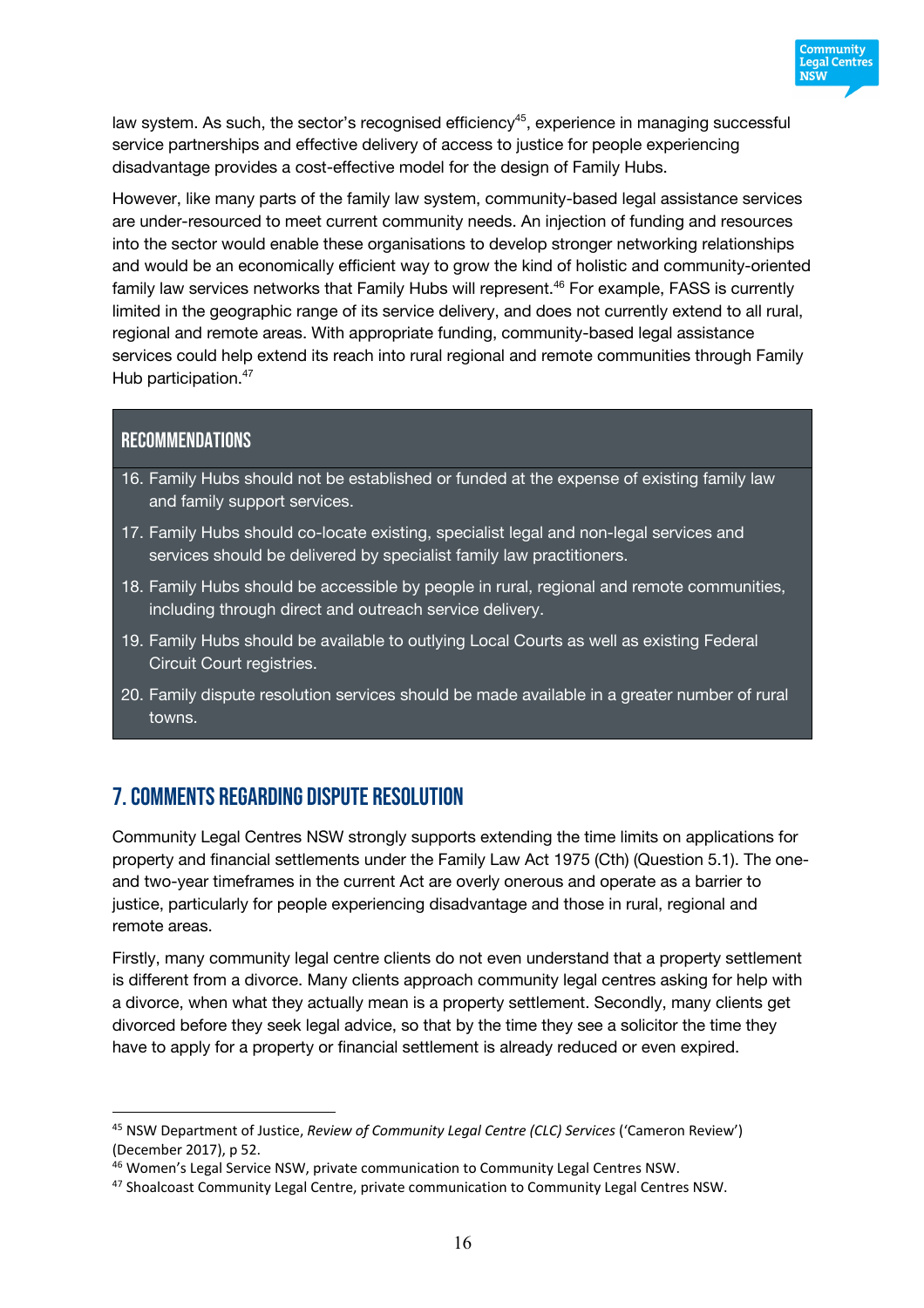

People then have to either apply to the court to have the matter heard out of time, this is complicated, and it is hard to know if they will be successful or not, or they have to try and get a settlement through another court for example supreme court. Clients experiencing domestic and family violence are often more vulnerable in this area. They put off starting proceedings for property matters for fear of provoking the perpetrator, and then they are out of time.

# Casestudy: impact of short timeframes for property settlementsfor Domestic violence **VICTIMS**

A community legal centre located in regional NSW has been assisting Linda with a property matter since November 2016. At her first visit, she was already outside the timeframe for property settlement.

During her marriage, Linda's ex-husband, Peter, subjected her to domestic violence, including coercion, control and emotional and financial abuse. The abuse continued after their separation and divorce, and was the key reason Linda did not apply for a property settlement within the required timeframes.

After their separation, Linda moved out of the home they owned jointly and into rental accommodation with her three children. She and Peter reached an informal agreement that he would continue to pay the joint mortgage on the house and outgoings and Linda would pay the rent on her new accommodation and outgoings. Linda took on a consolidated personal loan, which included his car loan. Peter also coerced her into returning money the Australian Tax Office had withheld from him to pay part of a large child support debt he owed her.

By the time Linda sought help from the community legal centre, both the bank and the local council were chasing her for mortgage debts and rates on the house, which Peter had failed to pay. A private solicitor had quoted her \$50,000 in legal fees to help her respond – more than she earned in a year.

Over the next two years, the community legal centre solicitor helped Linda to lodge a complaint against the bank with the Financial Ombudsman and, through that, to negotiate an agreement. Under it, the bank agreed to stay proceedings against her and to seek orders and costs from Peter. The solicitor also helped arrange pro bono legal assistance for Linda to seek orders to have the property sold.

Through this period, Peter defaulted on the mortgage payments several times. However, each time, he resumed making payments after the bank served notice on he and Linda, but before proceedings commenced. Each time, the bank dropped proceedings against him. However, as a result, the firm helping Linda seek sale orders closed her file because they did not want to risk starting proceedings when the bank might do so again.

Now, two years later, Linda is waiting for Peter to default on the mortgage payments again and for the whole process to being again. If the time limitations on property settlement were not so short Linda would not have had to go through so much stress. This matter still continues. The community legal centre notes that while Linda's case is extreme, they have had many other clients come in to see us in similar situations.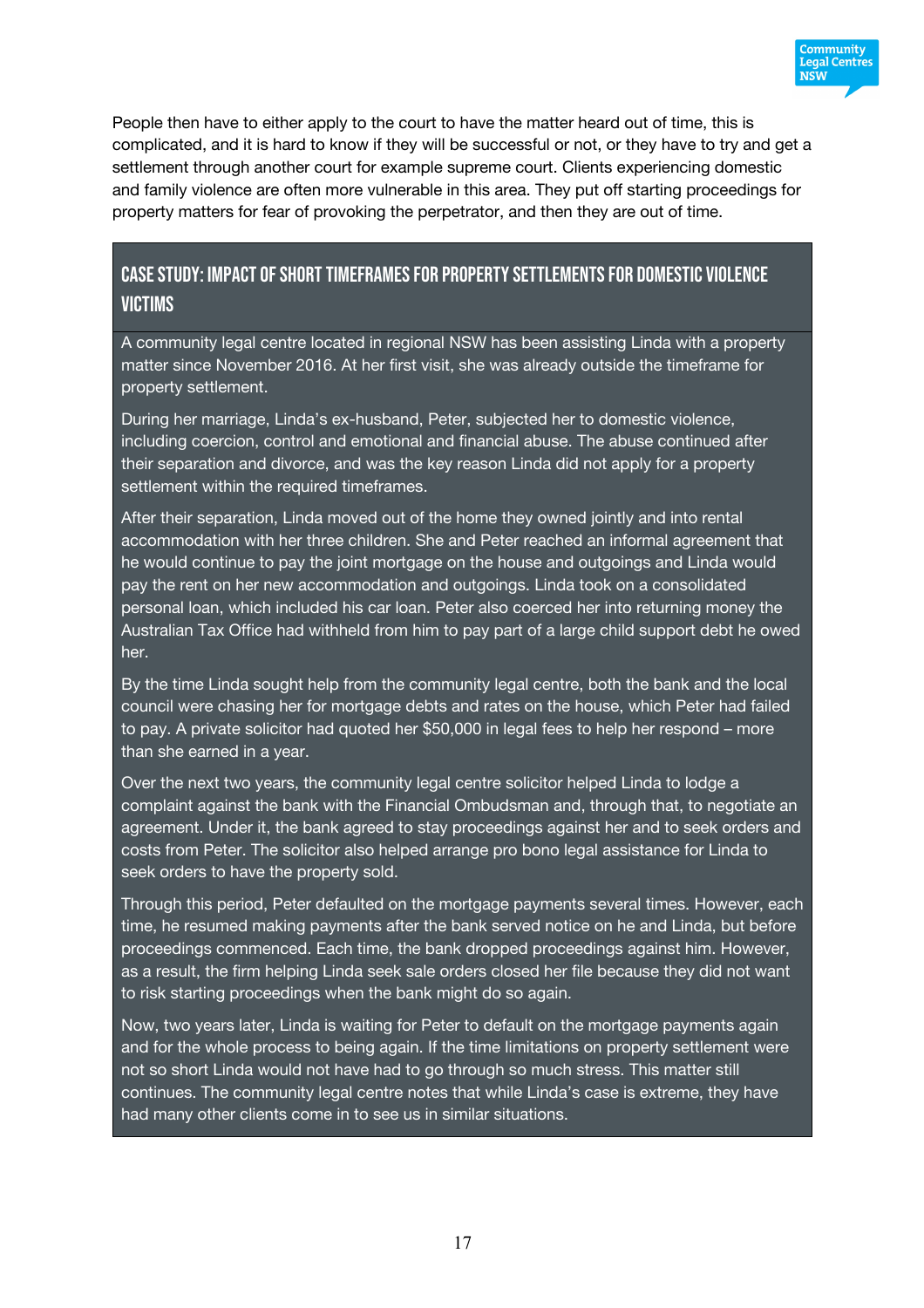### **RECOMMENDATIONS**

 $\overline{a}$ 

21. The timeframes for property and financial settlements for separating or divorcing spouses should be extended.

# 8. The need to RESHAPeTHE ADJUDICATION LANDSCAPE

#### **The Indigenous and small property claims lists should be improved and expanded**

Community Legal Centres NSW supports proposal 6-3, that specialist court pathways should include a simplified small property claims process, a specialist family violence list, and the Indigenous list. We endorse Women's Legal Service NSW's submission on the specific factors that need to be considered in establishing the family violence list to ensure that women's and children's safety is prioritised. The remainder of this section focuses on the effective operation of the Indigenous and small property claims lists in rural, regional and remote communities.

Community Legal Centres NSW believes that the Indigenous list addresses the fundamental concern that Aboriginal people are under-represented in the family law system,<sup>48</sup> and consequently tend to seek solutions outside the system.49 We support the Aboriginal Legal Service's position that this fact is caused by a nexus of disadvantage and legitimate distrust of intimidating, culturally inappropriate system, often exacerbated by remoteness.<sup>50</sup> While disadvantage can be categorised in a number of discrete ways,  $51$  most categories intersect with each other, meaning that an Aboriginal person may be disadvantaged in several interrelated and complex ways<sup>52</sup> and this can compound over time.<sup>53</sup>

Several family law groups in the Aboriginal community have noted that there is general support for the Indigenous list among Aboriginal people.<sup>54</sup> This support derives from the way in the which Indigenous list matters are run: informally, with cultural awareness, and with a commitment to a process of meaningful dialogue between the parties rather than traditional

<sup>48</sup> Aboriginal Legal Service (NSW & ACT), Submission No 210 to Issues Paper 48, ALRC Family Law System Review (1 June 2018) p 2.

<sup>49</sup> Family Law Pathways Advisory Group, *Out of the Maze: Pathways to the Future for Families Experiencing Separation* (Report, July 2001) p 20.

<sup>&</sup>lt;sup>50</sup> Aboriginal Legal Service (NSW & ACT), Submission No 210 to Issues Paper 48, ALRC Family Law System Review (1 June 2018) p 5.

<sup>51</sup> Mary Anne Noone, 'The Disconnect between Transformative Mediation and Social Justice' (2008) 19(2) *Australasian Dispute Resolution Journal* 114, 116; Law Council of Australia, *The Justice Project*, Final Report (August 2018) p 51.

<sup>52</sup> Law Council of Australia, *The Justice Project*, (Final Report, August 2018) p 51.

<sup>&</sup>lt;sup>53</sup> Pascoe Pleasence et al, 'Reshaping Legal Assistance Services: Building on the Evidence Base' (Discussion paper, Law and Justice Foundation of New South Wales, 2014) p 5.

<sup>54</sup> Aboriginal Legal Service (NSW & ACT), Submission No 210 to Issues Paper 48, ALRC Family Law System Review (1 June 2018) 2; Wirringa Baiya Aboriginal Women's Legal Centre, Submission No 164 to Issues Paper 48, ALRC Family Law System Review (7 May 2018) pp 12-13.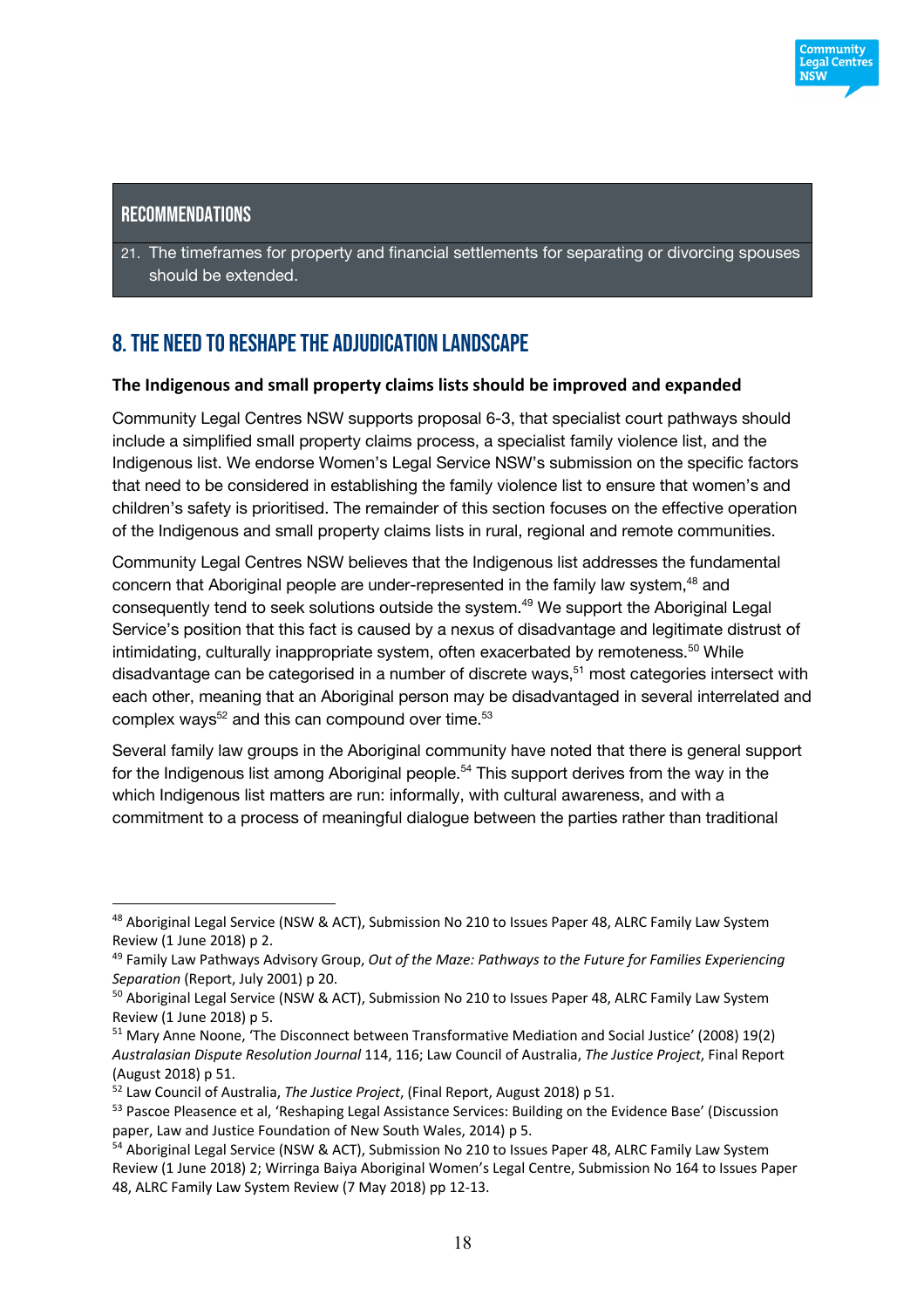

adversarial legal practices. This allows parties to feel a sense of self-determination and agency in resolving their issues.<sup>55</sup>

There is general support among community legal centres for the expansion of the Indigenous list. Given the accessibility issues that geographic isolation places on Aboriginal people in rural, regional and remote areas, Indigenous lists must be made available in regional centres.<sup>56</sup> A single Indigenous list in Sydney is in sufficient.

We therefore agree with the Aboriginal Legal Service's position that an expansion of the Indigenous list into regional areas should be undertaken at least to Parramatta and Dubbo. <sup>57</sup> We also agree with Wirringa Baiya Aboriginal Women's Legal Service's position that significant Aboriginal populations near Family Court registries in Dubbo (14.6% of population), Coffs Harbour (5.6%) and Lismore (6.2%) suggest that the expansion of the list into additional rural, regional and remote areas would also be warranted.<sup>58</sup> As some regional circuits are already informally introducing Indigenous list equivalents, which aim to ensure Aboriginal people feel comfortable and engaged in the family law process and better outcomes are obtained for children, families and the broader community,<sup>59</sup> an organised expansion with formal support would likely be welcome. As there is currently no detailed consideration on exactly how far the list might be expanded, a review process should be undertaken to guide service expansion. $60$ 

Community Legal Centres NSW also supports the small property claims list. Such a list is essential for people who have a small property pool with limited equity and cannot afford legal representation. The list should operate through Federal Circuit Court registries, as Federal Circuit Court magistrates are family law specialists. Matters should also be simplified so that parties can act for themselves in a manner that resembles self-represented actions for small claims in the local court.<sup>61</sup> By operating in this fashion, a small property claims list can assist in minimising the impact of property disputes in a wide range of family law situations, thus assisting in reducing the complexity of legal problems facing people experiencing disadvantage in rural, regional and remote areas.

#### Recommendations

 $\overline{a}$ 

22. Specialist Indigenous, family violence and small property claims lists should operate in or be expanded to regional, rural and remote areas.

<sup>55</sup> Aboriginal Legal Service (NSW & ACT), Submission No 210 to Issues Paper 48, ALRC Family Law System Review (1 June 2018) 13; Wirringa Baiya Aboriginal Women's Legal Centre, Submission No 164 to Issues Paper, p 48, ALRC Family Law System Review (7 May 2018) pp 12-13.

<sup>&</sup>lt;sup>56</sup> Shoalcoast Community Legal Centre, private communication to Community Legal Centres NSW.

<sup>57</sup> Aboriginal Legal Service (NSW & ACT), Submission No 210 to Issues Paper 48, ALRC Family Law System Review (1 June 2018) 14.

<sup>&</sup>lt;sup>58</sup> Wirringa Baiya Aboriginal Women's Legal Centre, Submission No 164 to Issues Paper 48, ALRC Family Law System Review (7 May 2018) 13.

<sup>59</sup> Aboriginal Legal Service (NSW & ACT), Submission No 210 to Issues Paper 48, ALRC Family Law System Review (1 June 2018) 14.

 $60$  Shoalcoast Community Legal Centre, private communication to Community Legal Centres NSW.

<sup>&</sup>lt;sup>61</sup> Western NSW Community Legal Centre, private communication to Community Legal Centres NSW.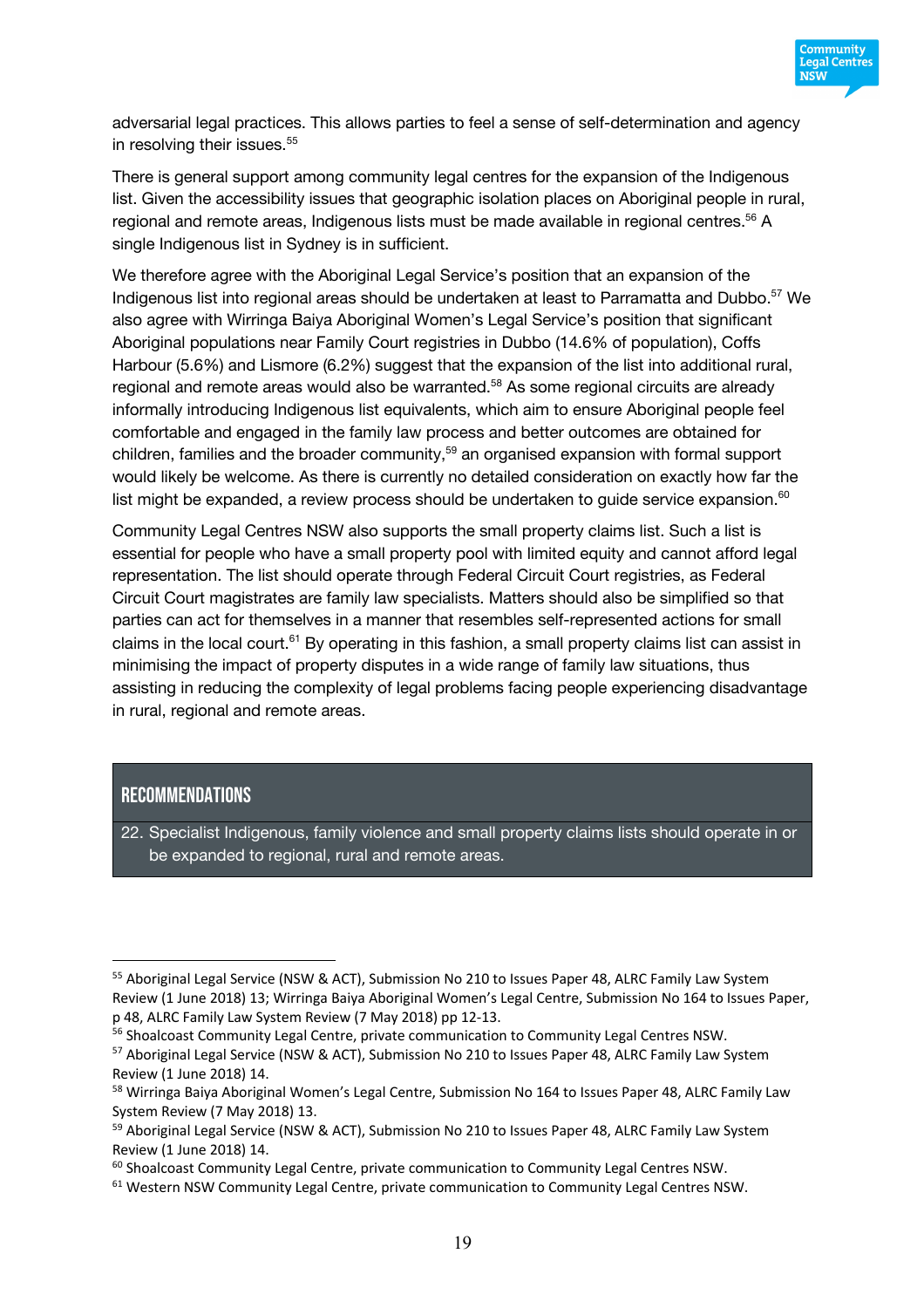

# 9. Additional legislative issues –forced sterilisations and intersex medical **PROCEDURES**

# **Sterilisations of children with disability and intersex medical procedures without consent should be prohibited**

Community Legal Centres NSW endorses Inner City Legal Centre's submission in response to Question 9-1. The forced sterilisation of people with a disability and unnecessary intersex medical procedures are significant violations of human rights under a range of international treaties to which Australia is a state party. These practices amount to cruel, inhumane and degrading treatment,<sup>62</sup> and deny people's rights to security,<sup>63</sup> privacy,<sup>64</sup> and equality before the law.65 In cases of forced sterilisation of disabled children and persons, and in some cases of medically unnecessary intersex medical procedures, affected persons are explicitly denied protection against discrimination, $66$  as the procedure denies their right to retain their fertility,  $67$ and their general physical and mental integrity, $68$  on an equal basis with others.

International opinion stands against these practices. The United Nations Committee on the Rights of the Child views the sterilisation of women and girls with disabilities as a form of violence.<sup>69</sup> The United Nations Special Rapporteur on torture and other cruel, inhuman or degrading treatment or punishment notes that 'discriminatory notions that they are 'unfit' to bear children' make people with a disability the common target of involuntary sterilisation

<sup>62</sup> *International Covenant on Civil and Political Rights*, opened for signature 16 December 1966, 999 UNTS 171, (entered into force 23 March 1976) art 7; United Nations Human Rights Committee, *Concluding observations on the sixth periodic report of Australia*, 121<sup>st</sup> sess, UN Doc CCPR/C/AUS/C0/6 (1 December 2017) 4-5; United Nations Human Rights Council, *Report of the Special Rapporteur on torture and other cruel, inhuman or degrading treatment or punishment*, 22nd sess, Agenda Item 3, UN Doc A/HRC/22/53 (1 February 2013) 11.

<sup>63</sup> *International Covenant on Civil and Political Rights*, opened for signature 16 December 1966, 999 UNTS 171, (entered into force 23 March 1976) art 9; United Nations Human Rights Committee, *Concluding observations on the sixth periodic report of Australia*, 121<sup>st</sup> sess, UN Doc CCPR/C/AUS/C0/6 (1 December 2017) 5. <sup>64</sup> *International Covenant on Civil and Political Rights*, opened for signature 16 December 1966, 999 UNTS 171, (entered into force 23 March 1976) art 17; United Nations Human Rights Committee, *Concluding observations on the sixth periodic report of Australia*, 121<sup>st</sup> sess, UN Doc CCPR/C/AUS/C0/6 (1 December 2017) 5. <sup>65</sup> *International Covenant on Civil and Political Rights*, opened for signature 16 December 1966, 999 UNTS 171, (entered into force 23 March 1976) arts 2, 26; United Nations Human Rights Committee, *Concluding observations on the sixth periodic report of Australia*, 121<sup>st</sup> sess, UN Doc CCPR/C/AUS/C0/6 (1 December 2017) 4-5.

 $66$  Ibid.

<sup>67</sup> *Convention on the Rights of Persons with Disabilities*, opened for signature 30 March 2007, 2515 UNTS 3 (entered into force 3 May 2008) art 23(1)(c); United Nations Committee on the Rights of the Child, *Consideration of reports submitted by States parties under article 44 of the Convention: Concluding observations: Australia, 60<sup>th</sup> sess, UN Doc CRC/C/AUS/CO/4 (28 August 2012) 10-11.* 

<sup>68</sup> *Convention on the Rights of Persons with Disabilities*, opened for signature 30 March 2007, 2515 UNTS 3 (entered into force 3 May 2008) art 17; United Nations Committee on the Rights of Persons with Disabilities, Concluding observations on the initial report of Australia, 10<sup>th</sup> sess, UN Doc CRPD/C/AUS/CO/1 (21 October 2013) 5-6.

<sup>69</sup> United Nations Committee on the Rights of the Child, *Consideration of reports submitted by States parties under article 44 of the Convention: Concluding observations: Australia*, 60th sess, UN Doc CRC/C/AUS/CO/4 (28 August 2012) 10-11.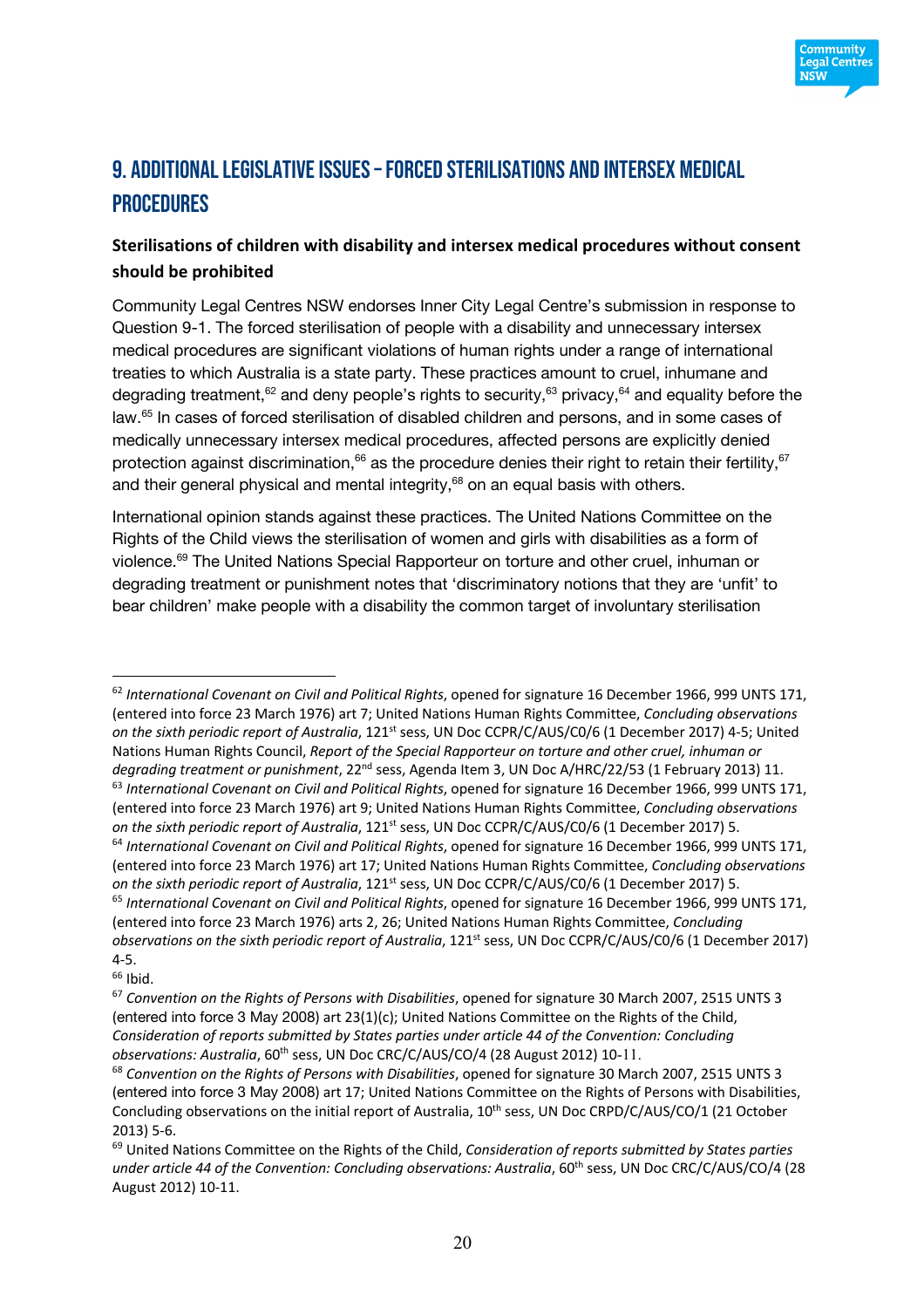

laws.<sup>70</sup> Locally, both the Australian Human Rights Commission,<sup>71</sup> and Women with Disabilities Australia,<sup>72</sup> have argued that forced sterilisation is a serious human rights violation that can only be justified where there is serious risk to the person's life.

Medically unnecessary intersex procedures are also opposed by international opinion. The UN Committee on the Elimination of Discrimination against Women considers them a 'harmful practice.73 The Joint Expert Statement on medically unnecessary intersex procedures notes they are often performed in response to social prejudice and stigmatisation, both of which are reinforced by administrative assignment of binary sex identity in birth registration procedures.<sup>74</sup>

The 2013 Australian Senate Standing Committee on Community Affairs recommended that the medical treatment of intersex people should occur under guidelines that embody a human rights framework that:

- minimises surgical interventions which primarily address parents' perceptions that intersex status may shape their child's social experience;
- $\bullet$  maximises reliance on the intersex individual's consent.<sup>75</sup>

However, the Senate Standing Committee did not recommend that Australia prohibit medically unnecessary practices. As a result, Australia continues to be in violation of international law for its failure to prohibit these practices at a national level.

This failure of legislative intent has attracted international criticism, with several United Nations bodies making representations to Australia that these practices constitute grave failures to observe our international treaty obligations.76

The UN Committee on the Elimination of Discrimination against Women has recommended that Australia should:

• implement the Senate Standing Committee findings;

- explicitly prohibit medically unnecessary medical procedures;
- offer adequate counselling and support to families with intersex children;

<sup>70</sup> United Nations Human Rights Council, *Report of the Special Rapporteur on torture and other cruel, inhuman* 

*or degrading treatment or punishment*, 22<sup>nd</sup> sess, Agenda Item 3, UN Doc A/HRC/22/53 (1 February 2013) 11.<br><sup>71</sup> Australian Human Rights Commission, Submission No 5 to the Senate Standing Committee on Community Affairs, Parliament of Australia, *Inquiry into Involuntary or Coerced Sterilisation of People with Disabilities in Australia* 2013, November 2012, 4.

 $72$  Women with Disabilities Australia, Submission No 49 to the Senate Standing Committee on Community Affairs, Parliament of Australia, *Inquiry into Involuntary or Coerced Sterilisation of People with Disabilities in Australia* 2013, March 2013, 12.

<sup>73</sup> Committee on the Elimination of Discrimination against Women, *Concluding observations on the combined seventh and eighth periodic reports of France*, 64th sess, UN Doc CEDAW/C/FRA/CO/7-8 (22 July 2016).

<sup>74</sup> UN Human Rights Office of the High Commissioner**, '**End violence and harmful medical practices on intersex children and adults, UN and regional experts urge' (26 October 2016)

<sup>&</sup>lt;https://www.ohchr.org/EN/NewsEvents/Pages/DisplayNews.aspx?NewsID=20739&LangID=E>.

<sup>75</sup> Senate Standing Committee on Community Affairs, Parliament of Australia, *Inquiry into Involuntary or Coerced Sterilisation of People with Disabilities in Australia* 2013, Final Report, 75.

 $76$  See e.g. International Covenant on Civil and Political Rights, International Covenant on Economic, Social and Cultural Rights, Convention on the Rights of the Child, Convention against Torture and Other Cruel, Inhuman or Degrading Treatment or Punishment, Convention on the Elimination of All Forms of Discrimination Against Women, Convention on the Rights of Persons with Disabilities.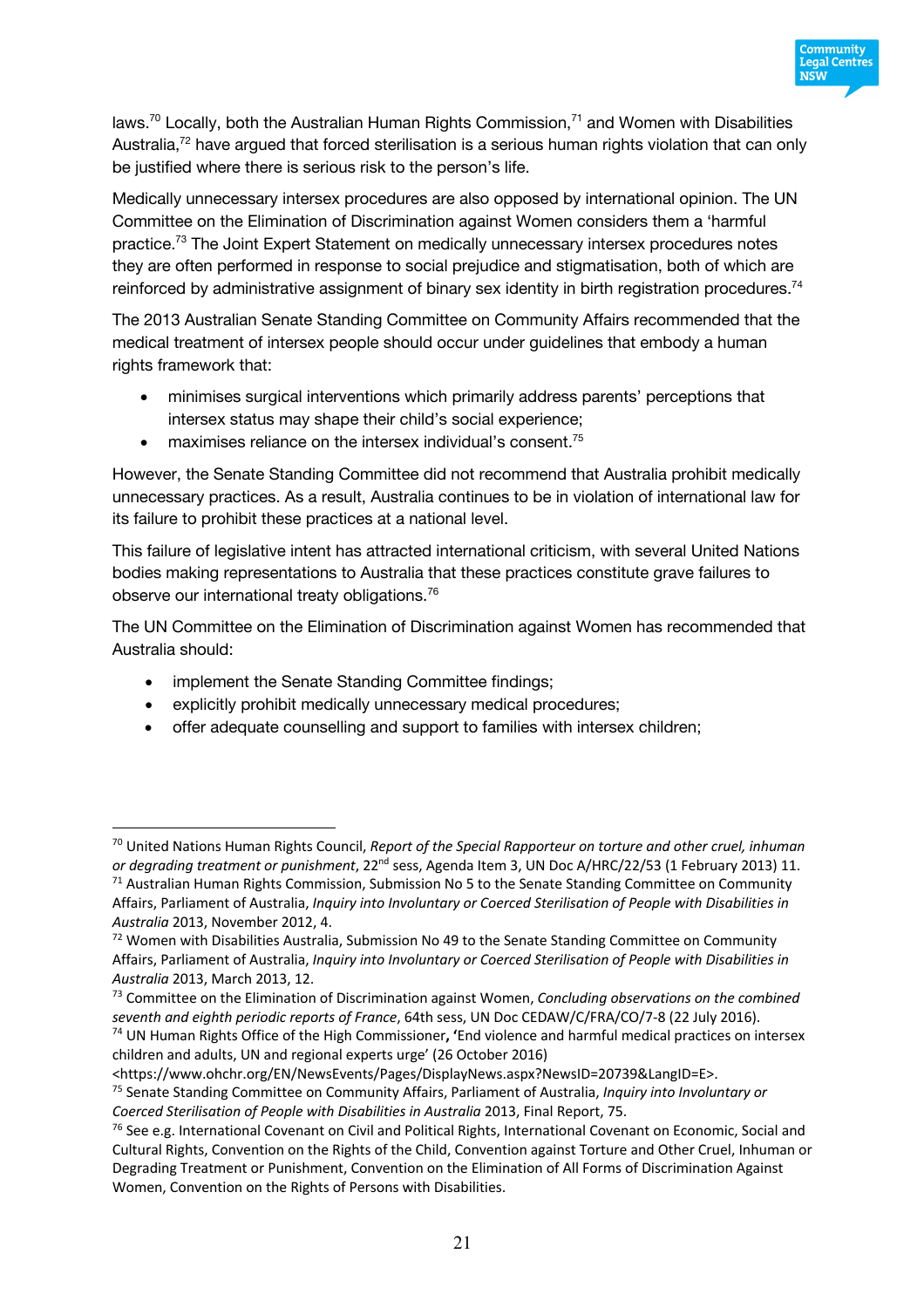

• Provide redress to intersex people who have undergone unnecessary medical treatments without their consent. 77

Courts have taken an inconsistent approach to allowing such procedures.

In the absence of explicit legislation prohibiting unnecessary medical procedures on disabled and intersex children, the leading Australian case on point is *Marion's Case*. <sup>78</sup> In that case, the High Court held that the sterilisation of a *Gillick*-incompetent disabled child (whose capacity for personal choice about medical treatment had not matured sufficiently to displace parental consent powers), where that procedure is not ancillary to appropriate surgery to treat a malfunction or disease, requires court consent as a special medical procedure. This decision arguably applies to intersex medical procedures that can be characterised as special medical procedures, as *Marion's Case* has been applied in other medical contexts outside sterilisation. 79

Two fundamental reasons were advanced for court supervision of special medical procedures in *Marion's Case*. First, the uncertain context of such cases creates a significant risk of decisionmaking error concerning a child's potential capacity to consent, or what their best interests actually are. Second, the consequences of such error are 'particularly grave.'80 In sterilisation cases, these consequences go to the denial of the affected person's reproductive and personal autonomy, with the likelihood that their sense of identity, social place and self-esteem over their lifetime would be gravely compromised. $81$  As a result, a special medical procedure should only be authorised as a step of last resort. That is, where any alternative or less invasive procedures have failed or are deemed certain not to enable the affected person to lead a fulfilling life within their own needs and capacities.<sup>82</sup>

Without strong oversight, the risk arises that medically necessary procedures may be conflated with purely psychosocial ones.<sup>83</sup> Where medical treatment is for the purposes of social normalisation, this cannot be considered sufficiently therapeutic to evade judicial oversight.<sup>84</sup> Although commonly-accepted medical terminology may denote all intersex presentations as 'disorders of sex development', this categorisation does not determine the special medical procedure question at law. Further, any rule that allows guardians to consent at will could enable procedures like clitoridectomy, or the removal of a healthy organ for transplant to another child, to proceed without court oversight.<sup>85</sup>

In the context of birth registration, the High Court has recently recognised that 'not all human beings can be classified by sex as either male or female'. <sup>86</sup> It is therefore arguable that some

<sup>77</sup> United Nations Committee on the Elimination of Discrimination against Women, *Concluding Observations on the eighth periodic report of Australia*, 70th sess, UN Doc CEDAW/C/AUS/CO/8 (20 July 2018).

<sup>78</sup> *Secretary, Department of Health & Community Services v JWB and SMB* (*Marion's Case*) (1992) 175 CLR 218. <sup>79</sup> *Secretary, Department of Health & Community Services v JWB and SMB* (*Marion's Case*) (1992) 175 CLR 218, 252 (Mason CJ, Dawson, Toohey and Gaudron JJ); see also *Re GWW and CMW* (1997) 21 Fam LR 612, 618. <sup>80</sup> *Secretary, Department of Health & Community Services v JWB and SMB* (*Marion's Case*) (1992) 175 CLR 218, 250 (Mason CJ, Dawson, Toohey and Gaudron JJ).

 $81$  Ihid.

 $82$  Ibid.

<sup>83</sup> Fiona Kelly and Malcolm Smith, 'Should Court Authorisation be Required for Surgery on Intersex Children? A Critique of the Family Court Decision in *Re Carla*' (2017) 31 *Australian Journal of Family Law* 118, 119. <sup>84</sup> Skye O'Dwyer, 'Treatment of Intersex Children as a Special Medical Procedure' (2017) 24 *Journal of Law and Medicine* 870, 878-9.

<sup>85</sup> *Secretary, Department of Health & Community Services v JWB and SMB* (*Marion's Case*) (1992) 175 CLR 218, 252 (Mason CJ, Dawson, Toohey and Gaudron JJ); see also *Re GWW and CMW* (1997) 21 Fam LR 612, 618.

<sup>86</sup> *Registrar of Births (NSW) v Norrie* (2014) 250 CLR 490, 492 (French CJ, Hayne, Kiefel, Bell and Keane JJ).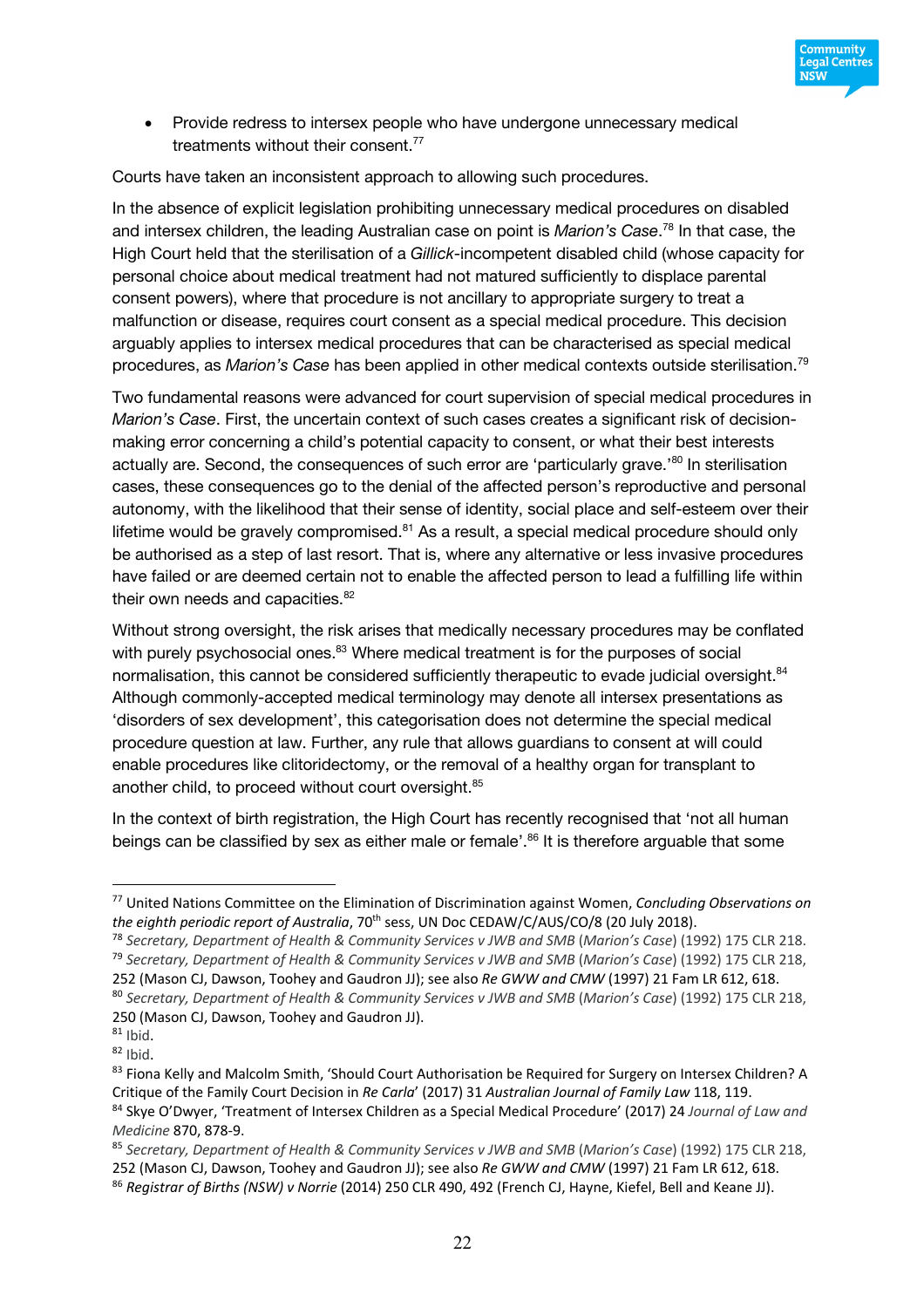

intersex procedures serve as attempts to rationalise a child's sexual identity, based on a socialised binary dichotomy that is not supported at common law. While disorder implies a 'treatment', the idea of diversity does not. Therefore, procedures grounded in socialised concepts of gender can be characterised as culturally informed, non-therapeutic interventions that are not essential to the sustenance of the child's life.<sup>87</sup>

Regrettably, Australian case law concerning enforced sterilisation and intersex medical procedures often falls short of the findings of the Senate Inquiry, and position taken in the Joint Expert Statement. Indeed, for intersex children there has been some inconsistency in how court practice addresses their interests.

The recent case of *Re Carla* stands as a clear example of the problems with the court's current approach. The court made a declaration that sterilisation procedures on intersex children did not require court consent. However, in reviewing the facts of the case, the court did not consider medical opinion and literature on whether Carla could have grown up male.<sup>88</sup> The proposal to monitor the child's development and postpone irreversible surgery was dismissed based on psychosocial concerns.<sup>89</sup> Troublingly, prior unsupervised normalisation surgery was accepted as a matter of historical fact and not recognised as potentially contravening the principles established in *Marion's Case*. 90

*Re Carla* reveals how existing legal frameworks can fail to provide adequate oversight of the medical care of intersex children, even during judicial review,91 and demonstrates the limits of the decision in *Marion's Case* to regulate medically unnecessary intersex procedures and (by extension) sterilisation procedures.

Community Legal Centres NSW believes that the inconsistency of judicial practice demonstrated in cases like these requires the implementation of a structured legislative solution that clarifies acceptable practices and accords with international standards.

### Recommendations

- 23. The federal government should prohibit medically unnecessary procedures on intersex children until they are old enough or mature enough to make an informed decision for themselves.
- 24. The federal government should prohibit the sterilisation of children, except where there is a serious threat to life or health, and the sterilisation of adults with a disability in the absence of their fully informed and free consent.

<sup>87</sup> Skye O'Dwyer, 'Treatment of Intersex Children as a Special Medical Procedure' (2017) 24 *Journal of Law and Medicine* 870, 882.

<sup>88</sup> Human Rights Law Centre, Submission No 54 to Issues Paper 48, ALRC Family Law System Review (May 2018) 11; Skye O'Dwyer, 'Treatment of Intersex Children as a Special Medical Procedure' (2017) 24 *Journal of Law and Medicine* 870, 880.

<sup>89</sup> *Re: Carla (Medical procedure)* [2016] FamCA 7, [20] (Forrest J).

<sup>90</sup> *Re: Carla (Medical procedure)* [2016] FamCA 7, [16]-[17] (Forrest J); Human Rights Law Centre, Submission No 54 to Issues Paper 48, ALRC Family Law System Review (May 2018) 12; Skye O'Dwyer, 'Treatment

of Intersex Children as a Special Medical Procedure' (2017) 24 *Journal of Law and Medicine* 870, 880. 91 Human Rights Law Centre, Submission No 54 to Issues Paper 48, ALRC Family Law System Review (May 2018) 11; Inner City Legal Centre, Submission No 124 to Issues Paper 48, ALRC Family Law System Review (2018) 11; Skye O'Dwyer, 'Treatment of Intersex Children as a Special Medical Procedure' (2017) 24 *Journal of Law and Medicine* 870, 880.